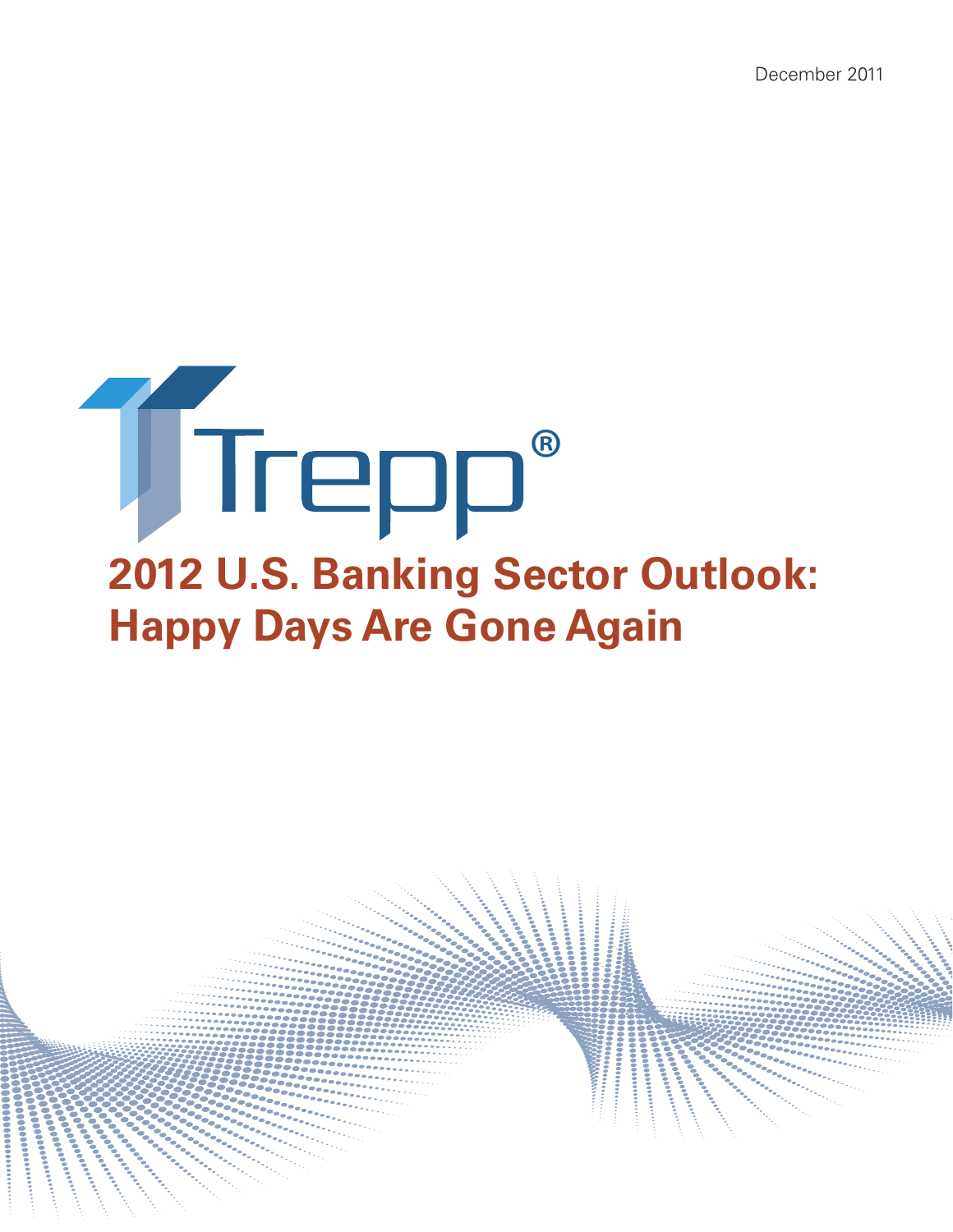# **Table of Contents**

| 2012 OUTLOOK                                                                                                   |    |
|----------------------------------------------------------------------------------------------------------------|----|
| <b>EARNINGS</b>                                                                                                |    |
| <b>NET INTEREST MARGINS</b>                                                                                    |    |
| <b>BANK FEE REVENUE</b>                                                                                        |    |
| <b>LOSS PROVISIONING</b>                                                                                       |    |
| <b>U.S. BANK BALANCE SHEET TRENDS</b>                                                                          |    |
| <b>EUROPEAN EXPOSURES</b>                                                                                      | 10 |
| <b>COMMERCIAL REAL ESTATE</b><br>More bumps in the road as liquidity remains tight, could get worse            | 12 |
| <b>REGULATORY ENVIRONMENT</b>                                                                                  |    |
| <b>BANK DISTRESS</b><br>U.S. bank failure cycle far from over, more than 200 banks at high risk of failure  17 |    |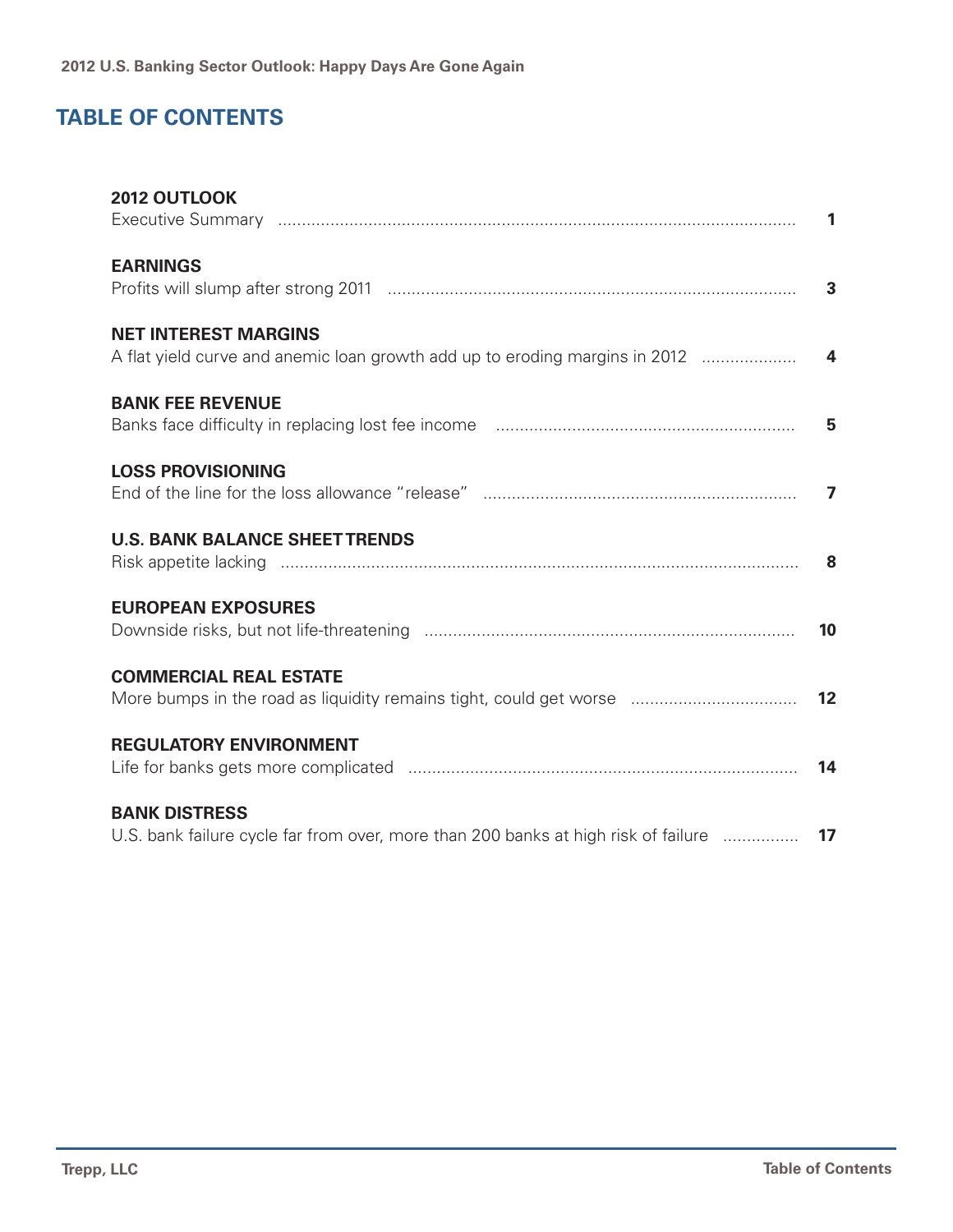# **Executive Summary**

Trepp does not expect 2012 to be a repeat of 2008, but there will be more disappointments than pleasant surprises in the new year.

## **Earnings Growth**

- The banking industry has not yet returned to "normal" despite two years of earnings growth. The industry will face more—not fewer—headwinds in 2012. Banks will earn less, putting 2012 a bit behind 2003 in terms of overall industry profitability.
- Net interest margins compressed in 2011, but the damage was modest. We forecast a much more significant drop in 2012—net interest margins could fall below 3%, which has only happened once in the last decade (4Q 2008). In 2012, banks will take additional risk to preserve those margins.
- Banks will attempt to recover lost revenue by introducing new fees, requiring higher minimum balances on customer deposit accounts, and providing incentives for customers to use credit cards. However, these attempts to grow fee revenue will contribute only marginally to noninterest revenue.
- The benefits banks have received from loss reserve "releases"—the difference between loss provisions and charge-offs—during the past two years will run out by mid-year and will only amount to 5% to 10% of net income in 2012.

## **Balance Sheet Exposures and Trends**

- Low demand, elevated charge-offs, and the sale of distressed and non-core assets will put pressure on banks' loan growth in 2012. Deposit growth will be relatively strong, given the absence of other attractive low-risk investment opportunities and volatile equity markets.
- While the largest U.S. commercial banks have meaningful direct exposure to Europe, the potential costs to banks as a result of the European sovereign debt crisis should prove manageable. A prolonged crisis, which would create higher global spreads and greater volatility, would have negative consequences for all U.S. banks, through diminished capital markets and economic activity.
- Banks' commercial real estate loan performance will improve incrementally during 2012. Relatively tight lending conditions and still-high delinquency rates will prevent a substantial recovery for several years. Charge-offs will persist as banks shed more problem assets in 2012.

## **Regulatory and Distress Outlook**

- The regulatory environment has become more difficult and costly for banks. Although higher capital requirements and increased costs associated with regulatory compliance will create a drag on bank profitability, banks are aware of new regulations and have had time to adjust and adapt their business models accordingly.
- Bank failures during 2012 will occur at a slower pace than in 2011, but will extend into 2013 and potentially beyond. If the economy stabilizes, the pace of failures will slow, but if it falls back into recession, the number and cost of failures will increase.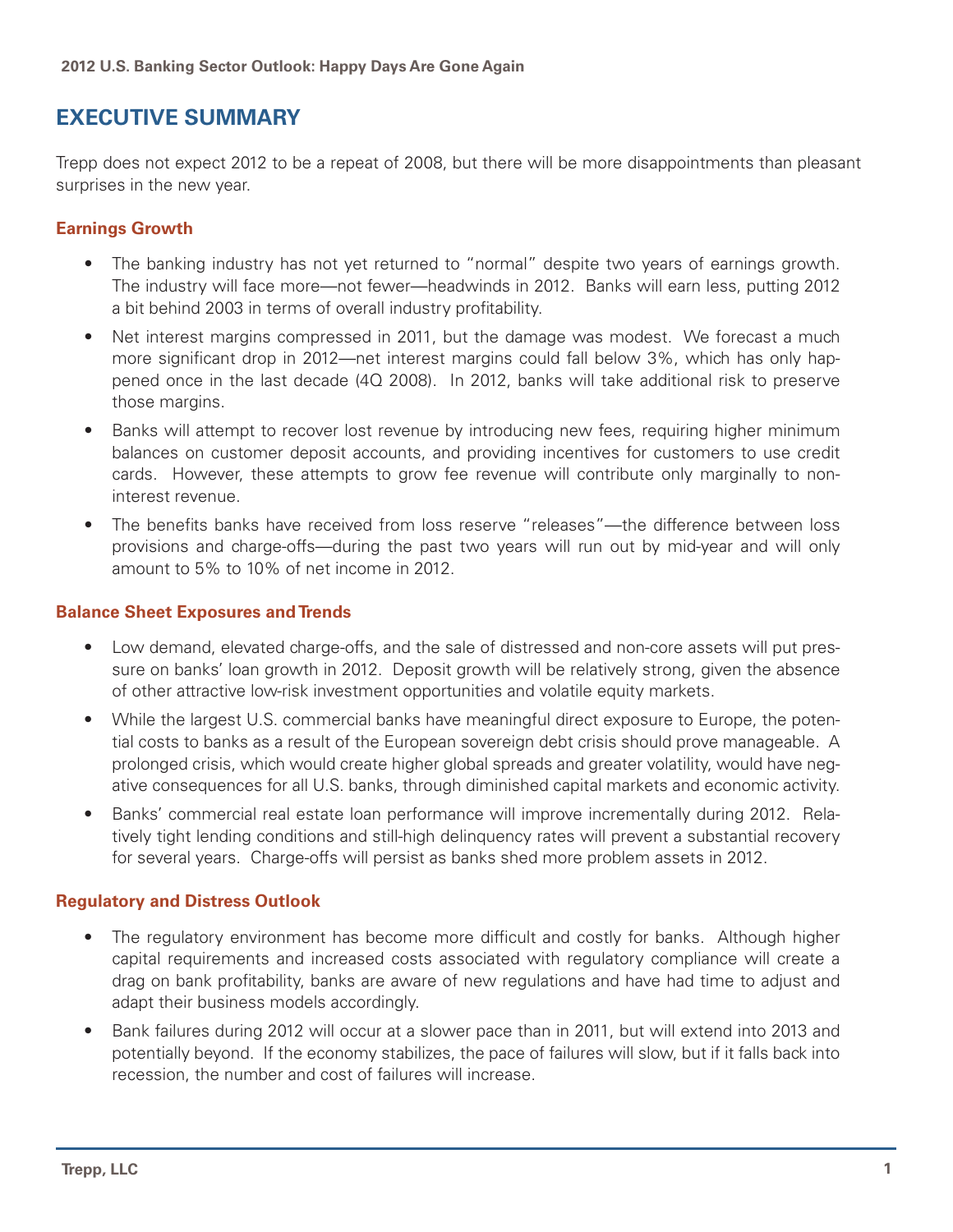# **Aboutthe Authors**

## **Matthew Anderson**

## **Managing Director, Trepp, LLC**

matthew\_anderson@trepp.com, 510-893-1760

Mr. Anderson co-founded Foresight Analytics, a real estate and bank research firm that was acquired by Trepp in February 2010. With a career spanning more than 20 years, Mr. Anderson has consulted for major commercial banks, global investors, insurance companies, investment banks and hedge funds. His most recent work has centered around distress in real estate markets and risk analysis in the financial sector. Mr. Anderson earned an MBA from the Haas School of Business at the University of California, Berkeley and a BA from the University of California, Santa Cruz.

## **Alex Micic**

#### **Vice President, Trepp, LLC**

alex\_micic@trepp.com, 212-754-1010

Mr. Micic was previously a sell-side equity research analyst at Sanford Bernstein covering U.S. Mid-Cap banks. Mr. Micic's team was ranked first nationally by Institutional Investor Magazine each year from 2005 through 2010. During his 15 year career, Mr. Micic has worked in a wide variety of positions in management consulting, investment banking, real estate finance and investment research. Mr. Micic earned an MBA from Columbia Business School in New York.

# **About Trepp, LLC**

Trepp, LLC is the leading provider of information, analytics and technology to the CMBS, commercial real estate and banking markets. Trepp provides primary and secondary market participants with the tools and insight they need to increase their operational efficiencies, information transparency and investment performance. For more information visit www.trepp.com.

# **ABOUT TREPP BANK NAVIGATOR™**

Trepp Bank Navigator is a comprehensive web-based financial institution surveillance and risk management system. With detailed financial reports, risk scores and rankings on nearly 12,000 commercial banks and bank holding companies, the Bank Navigator is an ideal solution for anyone concerned about bank financial performance and risk. The Bank Navigator is also an excellent solution for helping commercial banks establish successful enterprise risk management (ERM) programs.

The Bank Navigator's financial intelligence is based on call reports, enforcement actions and capital raising events interwoven with Trepp's proprietary data and analytics. The risk scores and rankings are the product of robust models that factor in significant proprietary information—macroeconomic forecasts and CRE delinquency and default data—plus 15 years of bank financial, regulatory and loan history. The forecasting capabilities of the product have been rigorously back-tested and validated by the academic community. For a free trial or more information on the Bank Navigator visit www.trepp.com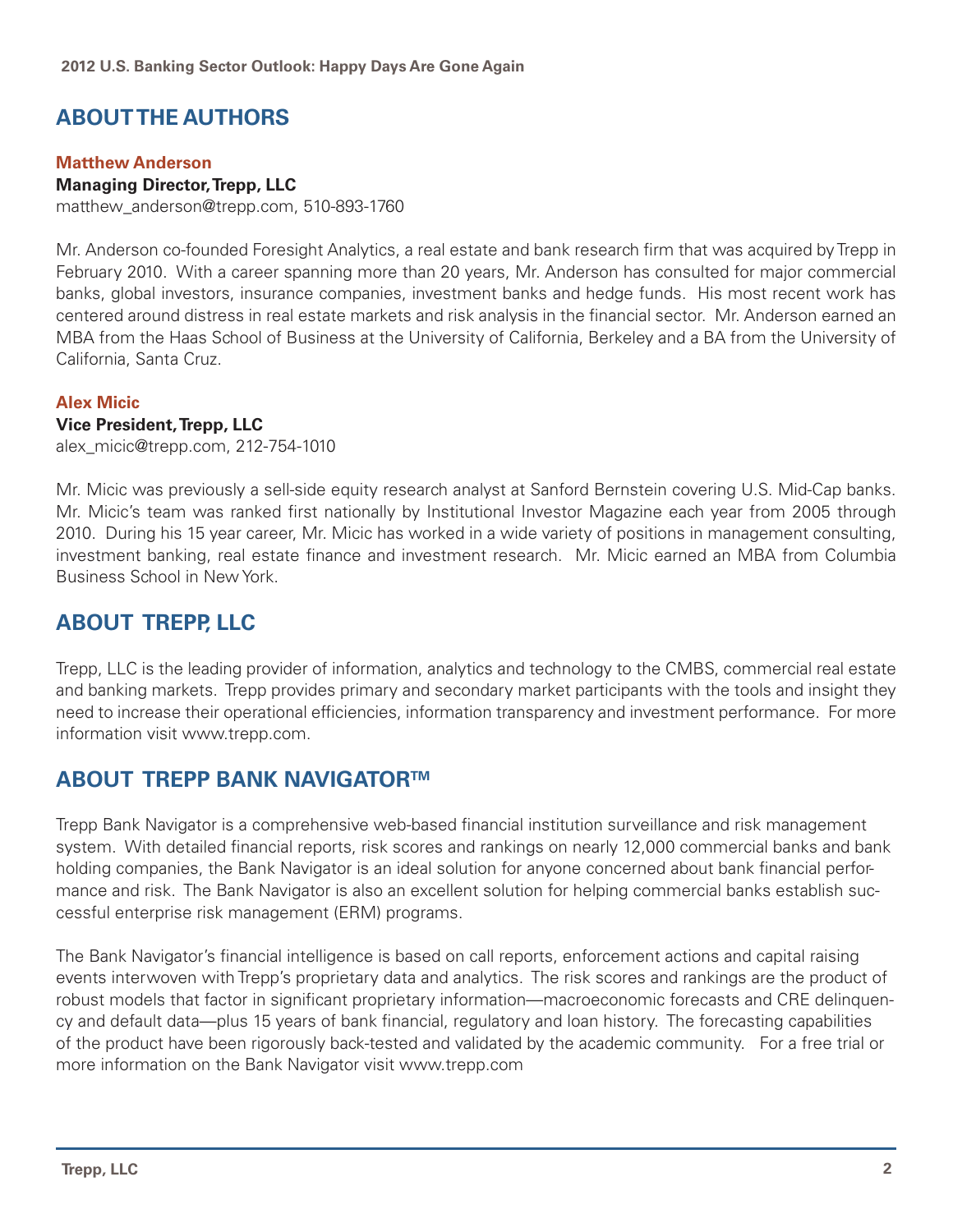# **Earnings Trends - Recovery in Retreat**

The good news for banks is that they have posted strong earnings growth over the last two years, which has allowed for some balance sheet healing and for confidence to be restored to the U.S. banking system.

The bad news is that the industry has likely seen a near-term peak for earnings as benefits from the last few years recede and new challenges emerge.

[Editor's Note: For the ease of readability, we refer to results from 2011 in the past tense throughout this report, although it was written and published before final numbers were available. Therefore, all numbers offered for 2011 are expected results.]

## **Strong Results for 2011**

First the good news:

U.S. Bank earnings continued to recover in 2011, rising 47% from 2010 to an estimated \$126 billion (see Exhibit A).

The primary contributor to the increase in earnings was a reduction in loss provisioning. Loss provisions fell to an estimated \$74 billion for the year, down from \$158 billion in 2010 and \$250 billion in 2009.

Other contributors to increased income included relatively stable revenues and expenses. Banks experienced only slight declines in major income items, with net interest income only falling by 3.2%, and non-interest income falling a scant 0.1%. Noninterest expenses rose a modest 2.7% for the year.

Profitability improved for a large number of banks, as the proportion of banks posting a profit rose to 84% in 2011, up from 79% in 2010 and 70% in 2009.

Profitability also improved throughout the size spectrum, although the most significant shift from loss to profit during 2009 to 2011 came from the largest banks. For the full year 2011, none of the largest banks (defined as more than \$100 billion in total assets) posted losses, while more than 15% of smaller community banks posted full-year losses.

## **Plenty of Concerns for 2012**

The bad news is that the positive trends from the last two years will end and new growth will not bridge the gap.

**Exhibit A - Net Income, Total - All Insured Banks**



Sources: FDIC, Federal Reserve, Trepp LLC

First, the loss reductions that gave a great lift to bank earnings over the last eight quarters have now run their course. Without the impact of reduced loss provisioning, bank earnings growth will have to come from other areas.

Unfortunately, we do not see any of the other large contributors to earnings growing sufficiently to move the needle in a positive direction.

The main engine of bank revenue—interest income—is under pressure from low interest rates and sluggish loan growth dynamics. If interest rates and loan growth stay low, we estimate that net interest income could fall 13% in 2012 (see Page 4: Net Interest Margins).

Other limiting factors on bank earnings include: difficulty in raising fees, a volatile global economy, and increased overhead as banks absorb the costs of new regulatory compliance requirements. As a result, we expect bank profits to fall by 7% in 2012 to \$117 billion for the full year (see Exhibit B).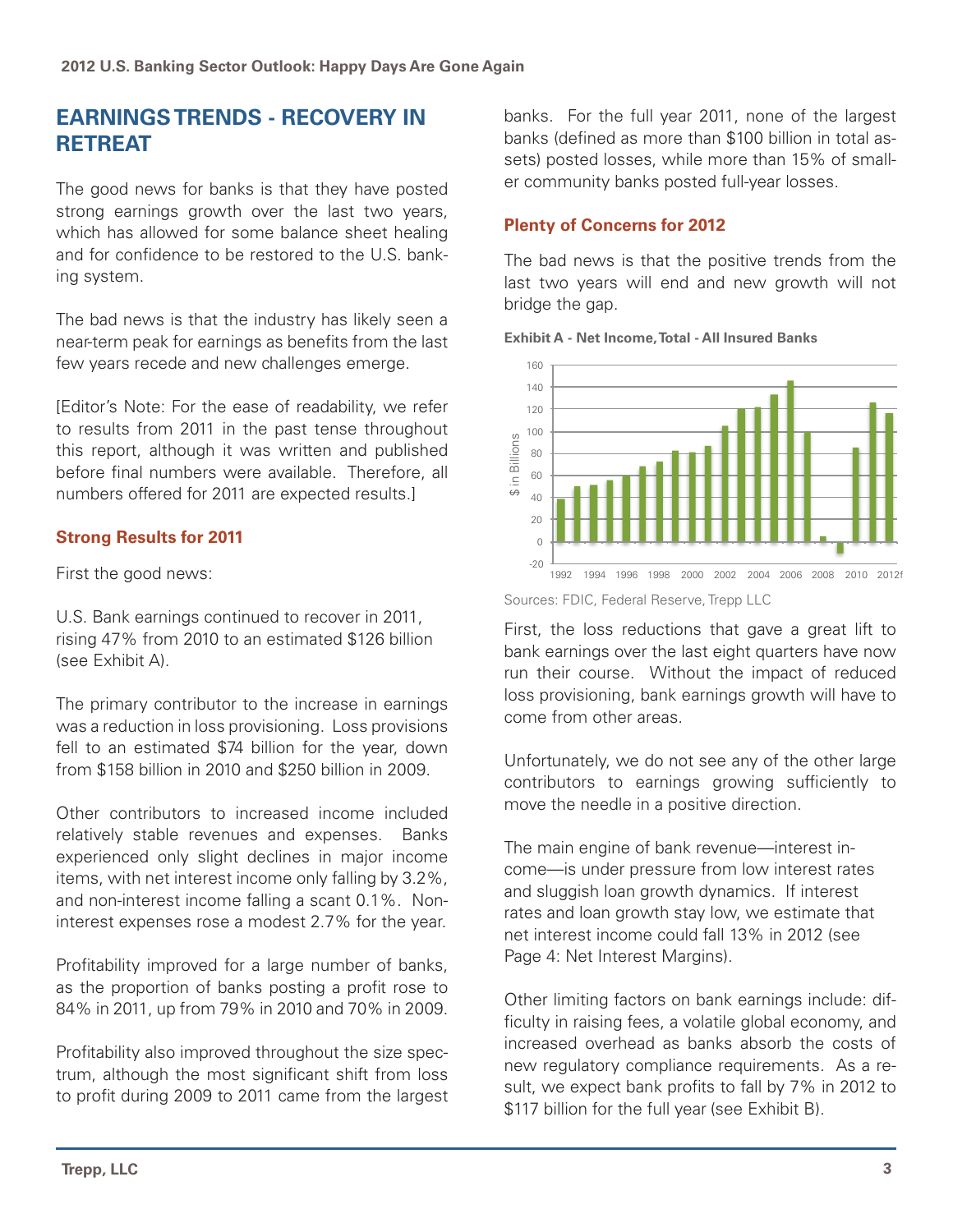Despite the improvement in 2011, the industry is far from "normal" profitability. In 2005, for example, 94% of the industry's banks posted profits, as compared to 84% in 2011 (see Exhibit B). Furthermore, with declining industry profits in our outlook, it is likely that few banks will improve in 2012.



**Exhibit B - Banks With Annual Losses By Size**

Lower profits will also put pressure on bank employment growth as banks look to job cuts as a way to trim expenses. Since 1Q 2010, banks have added 83,000 jobs, or 42% of the 196,000 jobs that were shed during 2008 and 2009. However, this growth is set to top out in 2011, as banks see a diminished profit picture in the future. We expect job cuts will outweigh gains during 2012, resulting in bank employment posting a 0.2% decline for the year.

## **The Bottom Line**

After two years of strong earnings growth, the banking market is far behind a normal recovery, and the industry will face additional—not fewer—headwinds in 2012. Banks will be less profitable, putting 2012 behind 2003 in terms of net profits for the entire industry.

# **Net Interest Margins—2011 Erosion Will Accelerate**

U.S. Banks struggled with shrinking interest margins during 2011 as low interest rates and a lack of loan growth led to falling interest income.

Banks were able to contain much of the erosion in margins by cutting interest expense and shifting asset exposure to longer maturities. Even after taking all of these steps, net interest margins fell by nearly 40 basis points from early 2010 levels.

In 2012, banks will inevitably see shrinking margins.

The flattening of the yield curve will force banks to face even lower margins during 2012. Many banks will compensate by shifting assets toward longer maturities, taking on greater interest rate risk in the process. Ultimately these shifts threaten to lock in lower yields and will generate disappointing earnings should interest rates rise again.

In addition, the mark-to-market value of these longer-term assets would fall if interest rates rise substantially, putting additional strain on bank capital.

• Net Interest Income for 2011 fell to \$416 billion, down 3.2% from \$430 billion in 2010. This decrease represents a reversal from the 8.1% gain in net interest income during 2010.



**Exhibit C - Interest Income and Expense vs. 10 Year T-Bond Yield**

Sources: FDIC, Trepp LLC

Sources: FDIC, Federal Reserve, Trepp LLC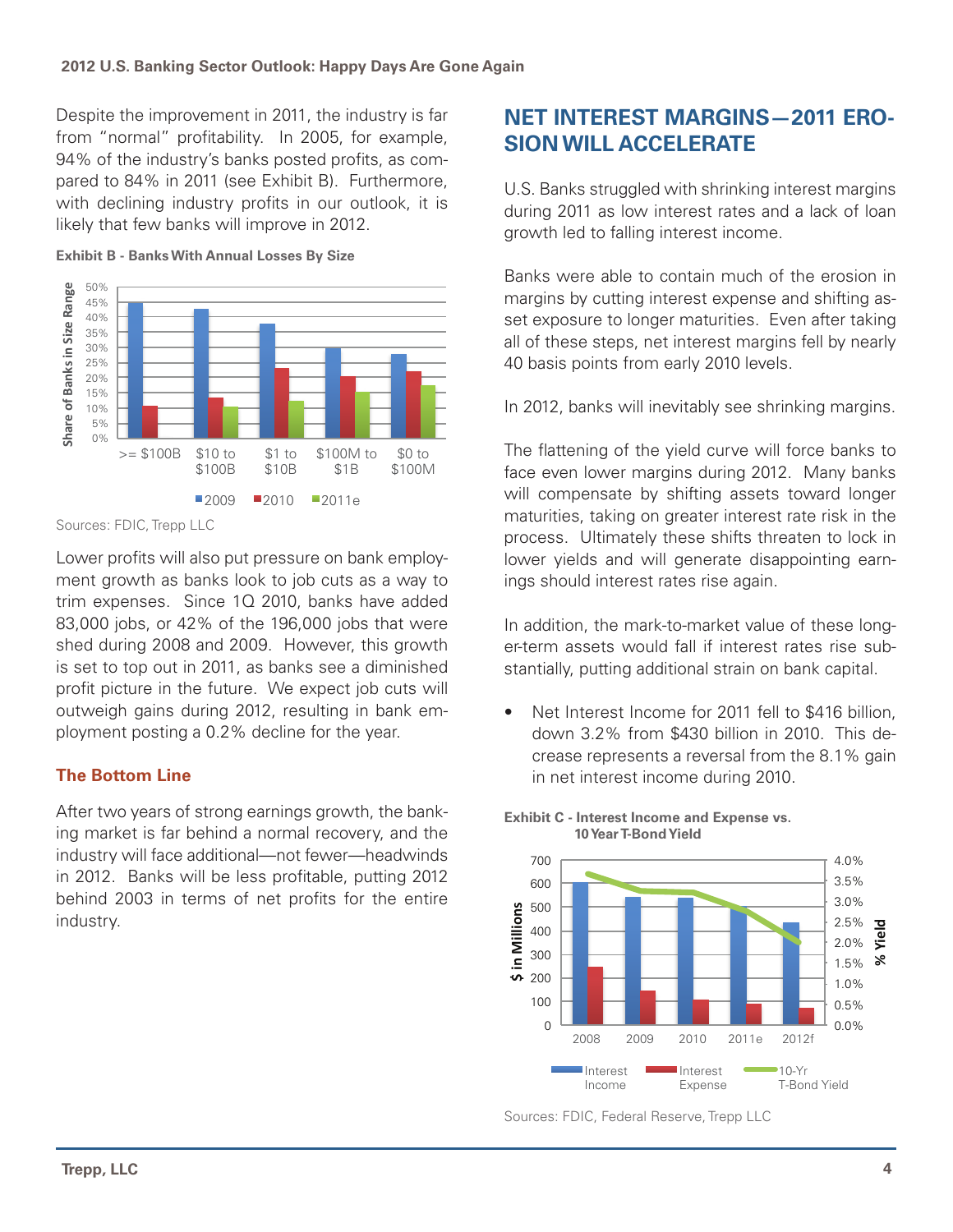- Interest income (before deducting interest expense) fell 6.2% to \$504 billion.
- Interest expense fell 18% to \$88 billion (see Exhibit C).

In 2012, we expect the erosion to accelerate:

- Net Interest Income will fall by 13% to \$362 billion in 2012, roughly in line with the level in 2008. This projection assumes low interest rates and sluggish loan growth will persist. This forecast also assumes that banks will persist in shifting toward longer-term assets, pushing the proportion of those assets up to 25% of earning assets. This would be the highest share in more than a decade (see Exhibit D).
- In a flat yield curve environment, our model suggests that banks would have to further shift toward long-term assets to preserve net interest margins. If long bond yields stay in the low 2% range, banks would have to increase long-term assets to 30% of earning assets or higher in order to maintain net interest margins in the 3.5% range. Shifting toward longer-term assets would increase banks' exposure to interest rate risk, a concern specific to a low-yield environment.



**Exhibit D - Long-term Assets / Earnings Assets**

Sources: FDIC, Trepp LLC

# **The Bottom Line**

\While margins compressed in 2011, the damage was modest. We expect 2012 will not be as kind to net interest margins and banks will take on more risk in an attempt to preserve those margins. Net interest margins could fall below 3%, which has only happened once in the last decade (4Q 2008).

# **Bank Fee Revenue—Under Pressure**

Banks continued to search for alternative sources of income in 2011, as regulatory reform and the macroeconomic environment put significant pressure on banks' non-interest sources of revenues.

Non-interest revenues as a percentage of overall revenue declined from more than 40% in 2007 to around 36% in 2011(although they have been moderately improving since the beginning of the year (see Exhibit E).



**Exhibit E - Non-interest Income / Total Revenue**

Sources: FDIC, Trepp LLC

One of the main drivers of the overall decline in fee revenues has been the reduction in deposit service charges, which have declined from around 0.70% of domestic deposits to only around 0.45% in 2011 (see Exhibit F). The decline was not as dramatic as initially expected and the ratio of deposit service charges to deposits stabilized in 2011.

Several bank regulations have already impacted banks' deposit service charges and credit card revenues.

- Regulation E went into effect in 2010 and impacted banks' profitability throughout 2011 by prohibiting banks from charging consumers fees for overdrafts (NSF fees) at ATMs or on one-time debit card transactions in most cases.
	- With Regulation E fully implemented, we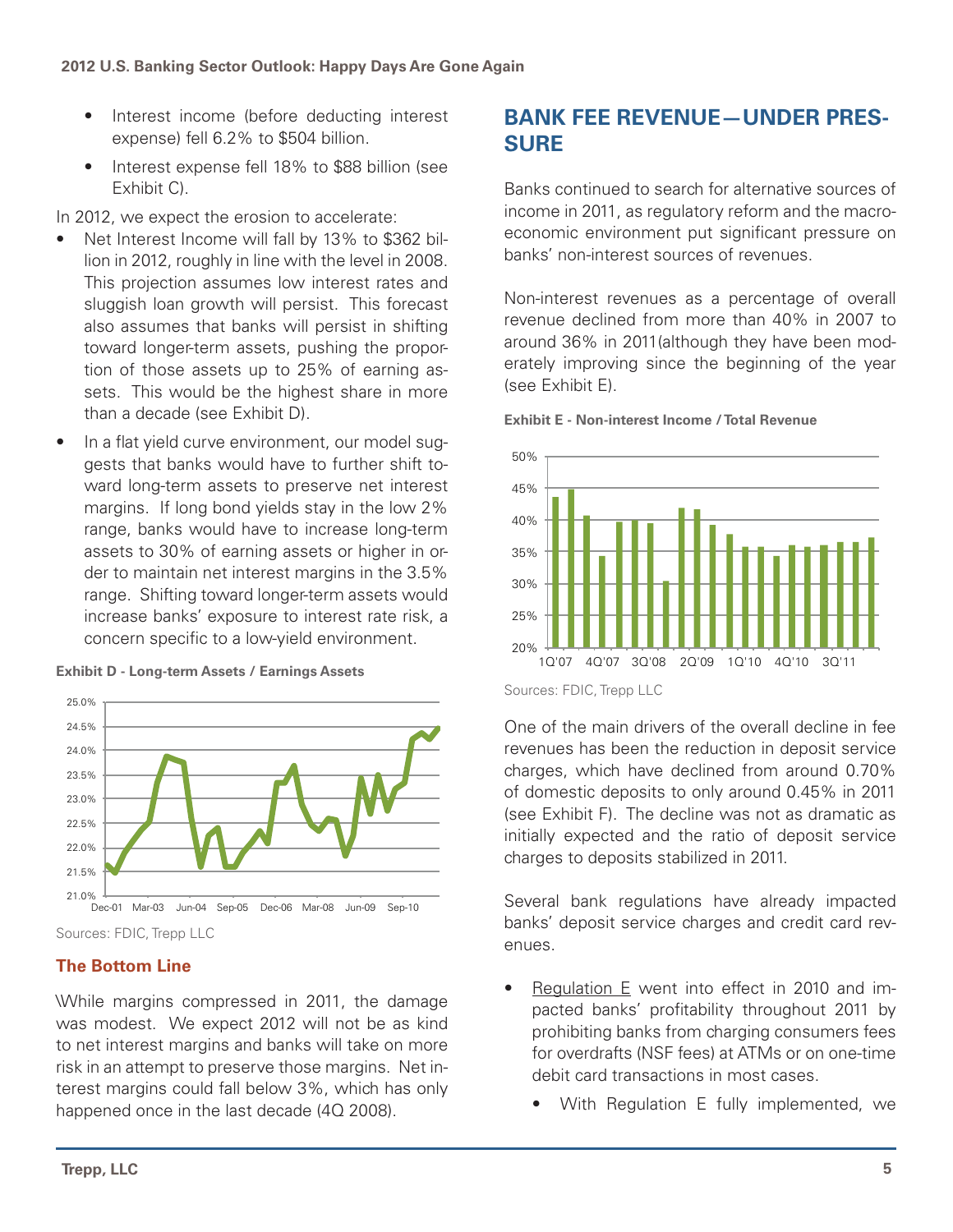expect to see stable to improving deposit service charges as banks implement a range of products and services intended to replace lost revenue.



Exhibit F - Deposit Service Charges / Domestic Deposits

Sources: FDIC, Trepp LLC

- The Credit Card Act, which also went into effect in 2010, has reduced banks' credit card revenues by prohibiting some common credit card industry practices such as Retroactive Rate Increases and Universal Default, Double-Cycle Billing, and Over-the-Limit Fees. Also included are numerous other provisions regarding fees, payment allocations and disclosures.
- The Durbin Amendment (part of the Dodd-Frank Act) authorized the Fed to establish rules surrounding the interchange fees that banks can charge for debit card transactions. As the Durbin Amendment became effective on October 1, 2011, banks were set to lose a chunk of their debit interchange revenue—fees they receive from retailers when consumers swipe their debit cards. Bank plans to offset that loss by imposing additional fees on consumers and debit card use have been met with resistance by consumers.
	- In the case of Bank of America, the bank experienced such a strong consumer backlash to its proposed \$5 monthly fee for debit card use that it reversed its decision, abandoned the program, and refunded any fees collected over the short time the requirement was in place.

In anticipation of more stringent regulations, some banks have been getting rid of free checking accounts and have started imposing fees on accounts below a specified size. In addition, banks have been reducing the number of perks and incentives for customers with debit cards. Meanwhile, other banks have advertised free checking accounts in an attempt to attract customers by characterizing themselves as customer friendly.

## **The Bottom Line**

We expect to see more creative attempts by banks to recover lost revenue through the introduction of new fees, the introduction of higher minimum balances on customer deposit accounts or the establishment of incentives to customers to use credit cards. However, we are not optimistic that these steps will improve profits in a meaningful way. Banks' attempts to grow fee revenue are likely to be hampered by ongoing regulatory actions, and at best will only contribute marginal additional amounts to non-interest revenue.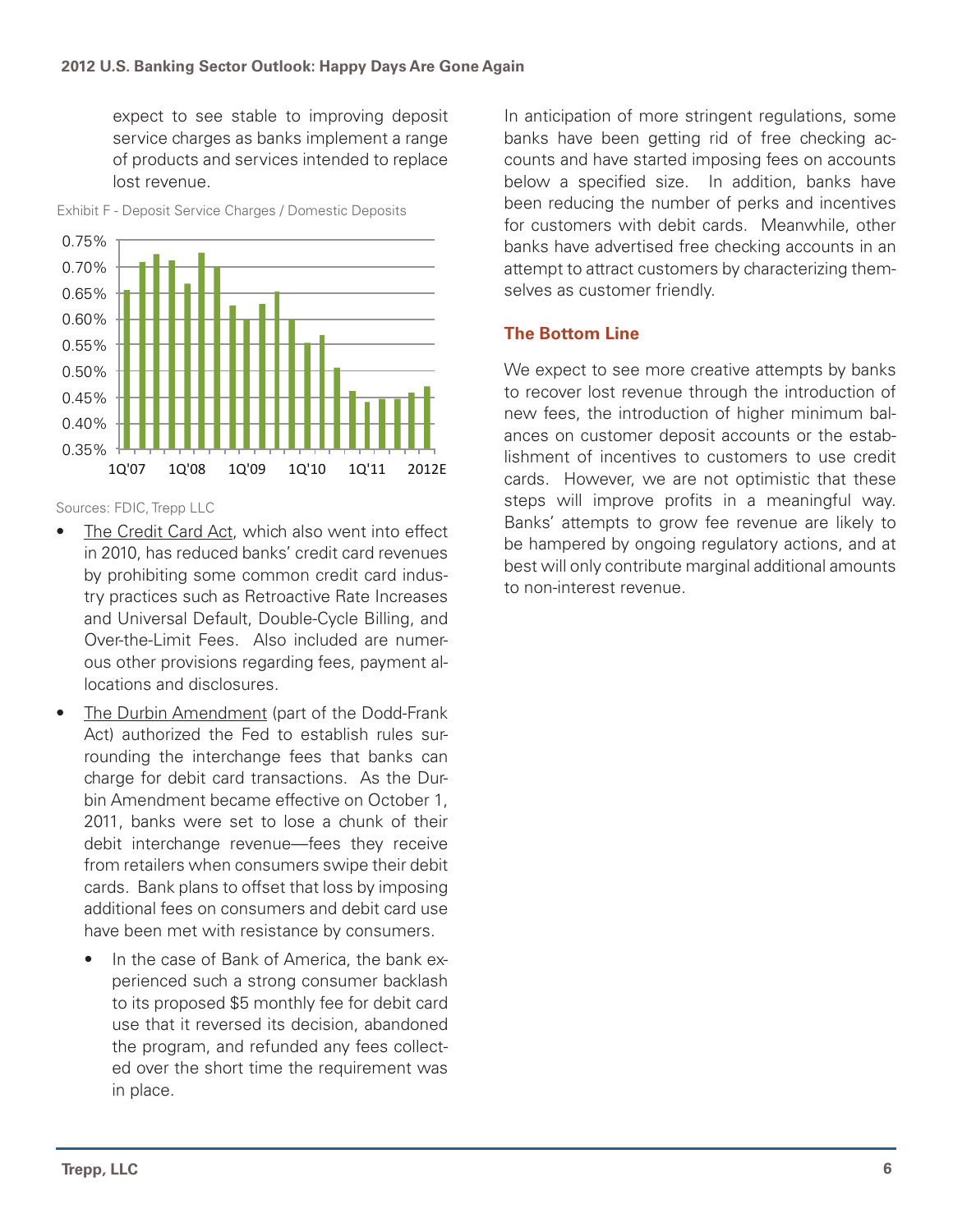# **Loss Provisioning—End of the Line for Loss Allowance "Release"**

The greatest contribution to profit increases in the last two years has been from lower loss provisioning and the related reduction in loss reserves. As a result of improving credit quality, banks trimmed loss provisions in 2011. The impact has been unevenly distributed, as the largest banks have had the most significant reductions throughout the year.

visions (additions to loss reserves) that have lagged behind charge-offs (subtractions from loss reserves) and a net "release" of loss reserves.

The impact on banks' net earnings has been significant, with the reserve release accounting for approximately one-third of net income during 2011. We expect that the impact on the bottom line will be diminished in 2012, as the excess reserves are burned off and loss provisioning tracks more closely with charge-offs.



#### **Exhibit G - Provisioning vs. Net Income and LLR Build**

#### Sources: FDIC, Trepp LLC

Reduced loss provisions have led to a "release" of loss reserves. When the recession and credit crisis hit in 2008, banks boosted loss reserves, adding a net \$160 billion to loss reserves between year-end 2007 and 1Q 2010. Since then, banks have used the previously built up loss reserves to handle a substantial portion of charge-offs. The result is loss pro-

Reserve releases amounted to an estimated \$38.3 billion in 2011, up from \$29.7 billion in 2010, although the pace of reserve releases has moderated since 1Q 2011(see Exhibit G).

The growth in net income through the reserve release is not sustainable. We expect it to run out



**Exhibit H - Reserve/Loan Ratio vs. NCOs/Avg Loans**

Sources: FDIC, Trepp LLC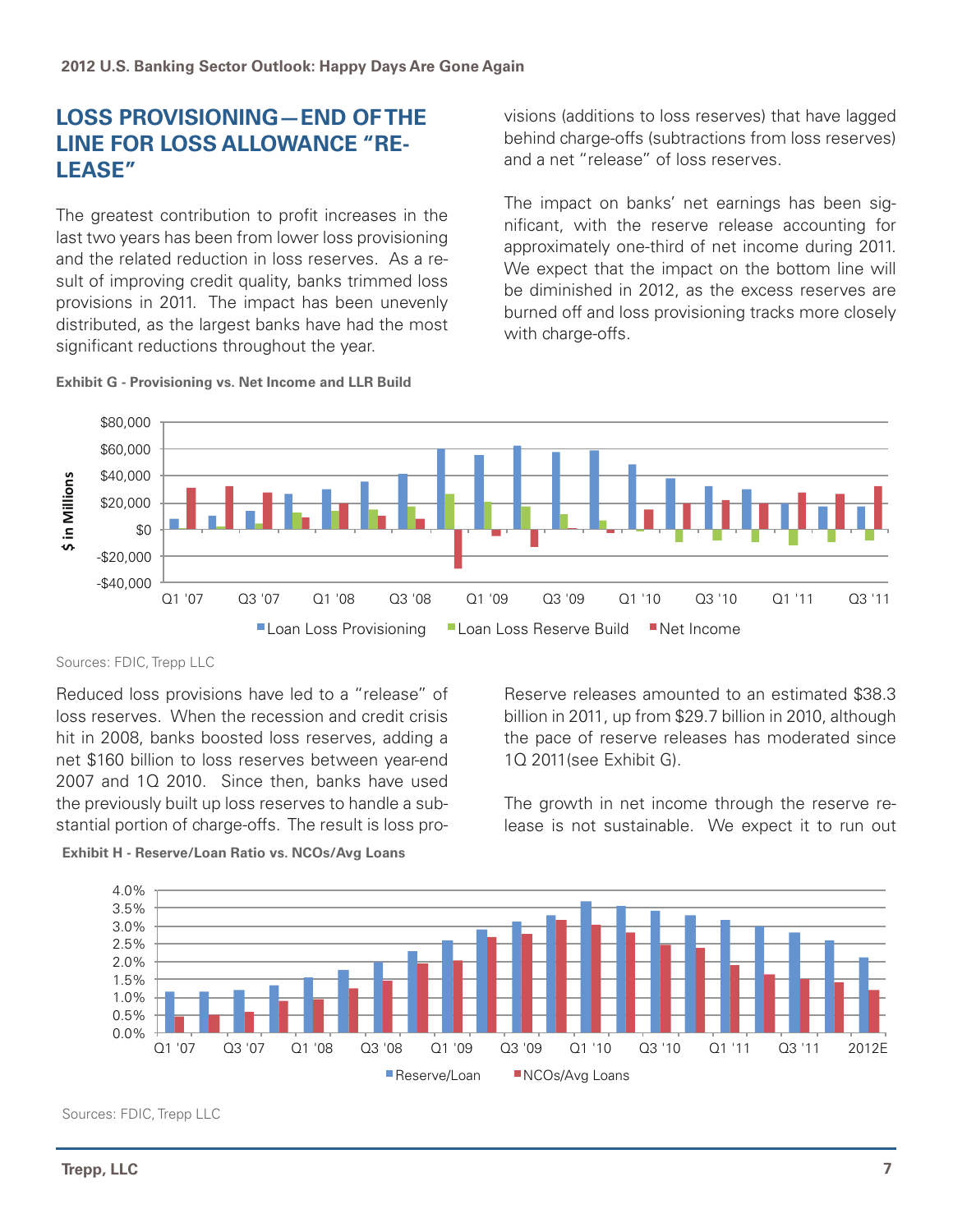in the second half of 2012, as both reserves and charge-offs reach more normal levels (see Exhibit H). We expect reserve releases to boost banks' net income by 5% to 10% in 2012, in comparison to more than 30% in 2011.

## **The Bottom Line**

After two years of benefiting from reserve releases, loss provisions and charge-offs will be more in balance in 2012. The contribution of loss reserve releases will only amount to about 5% to 10% of net income in 2012.

# **U.S. Bank Balance Sheet Trends—Risk Appetite Lacking**

## **Banks Hesitate in 2011**

Bank assets grew by just over 5% (annualized) during 2011. Roughly half of the growth went into cash (deposits with other banks), while about a quarter went into securities. Fed funds and repurchase agreements, trading assets, and other assets accounted for the rest of the increase in 2011, while loan growth was virtually zero (see Exhibit I).

Despite historically low interest rates, loan growth has been weak for most major loan types. C&I loans

|                                                       |         |         | <b>Growth Rate</b> |
|-------------------------------------------------------|---------|---------|--------------------|
| (\$ in Billions)                                      | 2010 Q4 | 2011 Q3 | (Annual)           |
| <b>Assets</b>                                         |         |         |                    |
| Cash and due from depository Institutions             | 923     | 1,220   | 45%                |
| Securities                                            | 2,352   | 2,478   | 7%                 |
| Federal Funds Sold & Reverse Repurchase Agreements    | 454     | 473     | 5%                 |
| Net Loans & Leases                                    | 6,377   | 6,397   | 0%                 |
| Loan Loss Allowance                                   | 218     | 185     | $-20%$             |
| All Other Assets                                      | 1,960   | 1,992   | 2%                 |
| <b>Total Assets</b>                                   | 12,066  | 12,560  | 5%                 |
| <b>Liabilities</b>                                    |         |         |                    |
| <b>Total Deposits</b>                                 | 8,514   | 9,077   | 9%                 |
| Federal Funds Purchased & Repurchase Agreements       | 528     | 474     | $-14%$             |
| <b>Trading Liabilities</b>                            | 287     | 333     | 22%                |
| Other Borrowed Funds & Subordinated Debt              | 1,065   | 893     | $-21%$             |
| All Other Liabilities                                 | 306     | 353     | 21%                |
| <b>Total Liabilities</b>                              | 10,701  | 11,130  | 5%                 |
| <b>Total Bank Equity Capital</b>                      | 1,338   | 1,412   | 7%                 |
| Common/Preferred Stock + Surplus                      | 1,079   | 1,093   | 2%                 |
| <b>Undivided Profits</b>                              | 259     | 319     | 32%                |
| Noncontrolling Interests in Consolidated Subsidiaries | 27      | 18      | $-40%$             |
| <b>Total Equity Capital</b>                           | 1,365   | 1,430   | 6%                 |
| <b>Total Libabilities and Capital</b>                 | 12,066  | 12,560  | 5%                 |

**Exhibit I - U.S. Commerical Banks Balance Sheet**

Sources - FDIC, Trepp LLC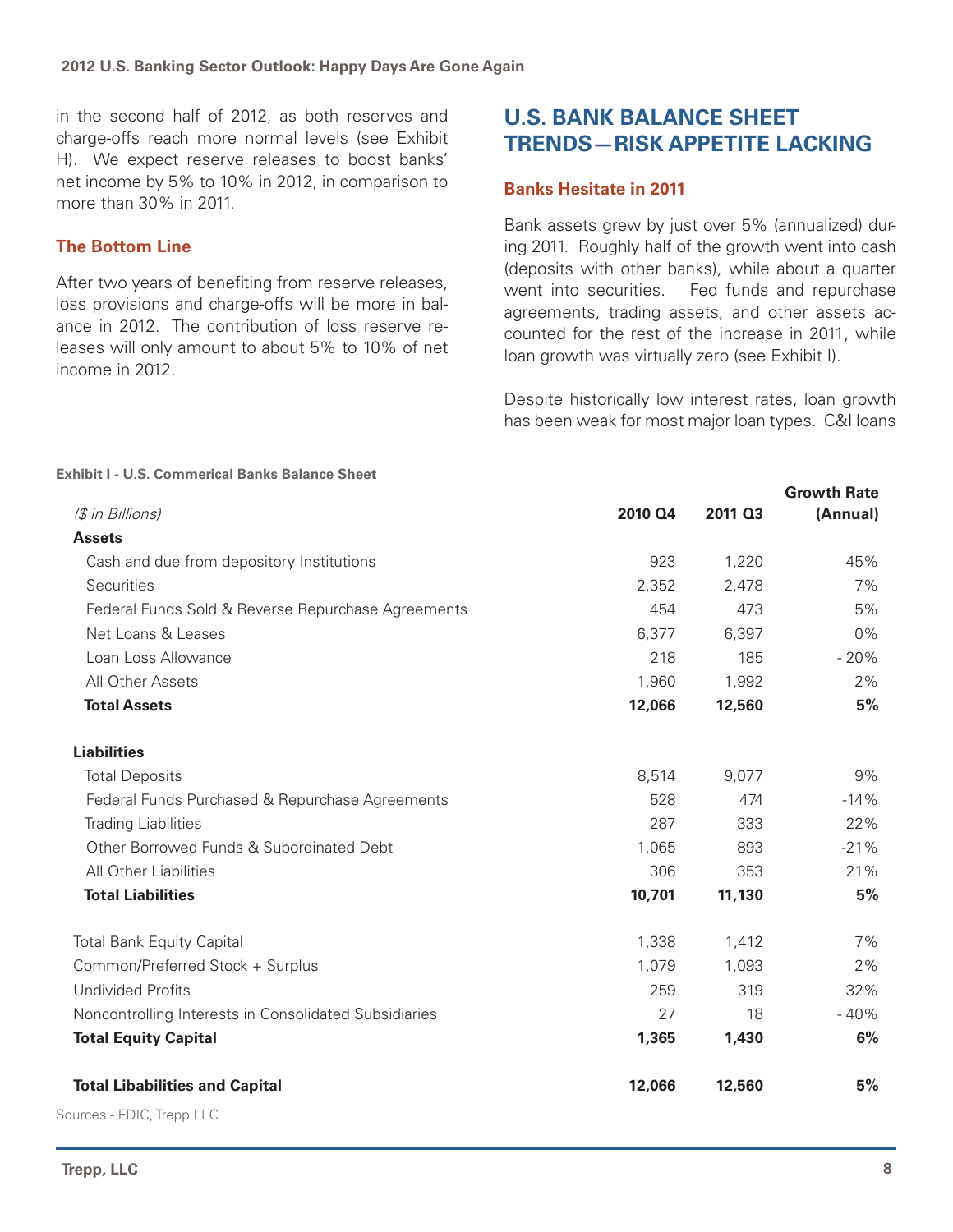#### **2012 U.S. Banking Sector Outlook: Happy Days Are Gone Again**

have been the one real bright spot, expanding at an annualized pace of 11% since the beginning of the year. Construction loans have declined the most, as was expected, shrinking 26% in 2011. Credit card balances decreased at an 8% annual pace, as consumers have been more careful with credit card use and banks have reduced or canceled high-risk lines and focused on lower-risk consumers (see Exhibit J).

More stringent underwriting criteria also contributed to tepid loan growth, as banks became more focused on streamlining their balance sheets and exiting non-core portfolios in preparation for tougher capital requirements.

Facing a low interest environment and an absence of lending opportunities, banks boosted their interest income by investing in securities, which grew at a 7% annual pace.

**Exhibit J - Annualized Loan Growth at U.S. Commercial Banks in 2011**

Deposit growth was fairly strong at a 9% annualized pace in 2011, as consumers and businesses facing volatile equity markets decided to deposit available cash at banks.

Transaction accounts showed the strongest growth, at a 33% annualized pace, while time deposits declined as consumers became discouraged by low yields (see Exhibit K).

Consequently, loan to deposit ratios have been declining—a trend that has become more pronounced since 1Q 2010 (see Exhibit L).

Total bank equity capital grew at a 7% annualized pace in 2011, mainly driven by the growth of retained earnings which grew by 32% in 2011. This trend is the reverse of the 2009/2010 trends when



Sources: FDIC, Federal Reserve, Trepp LLC -9% -20%  $-10%$ 0% Transaction Savings MMDA Time Deposits

20%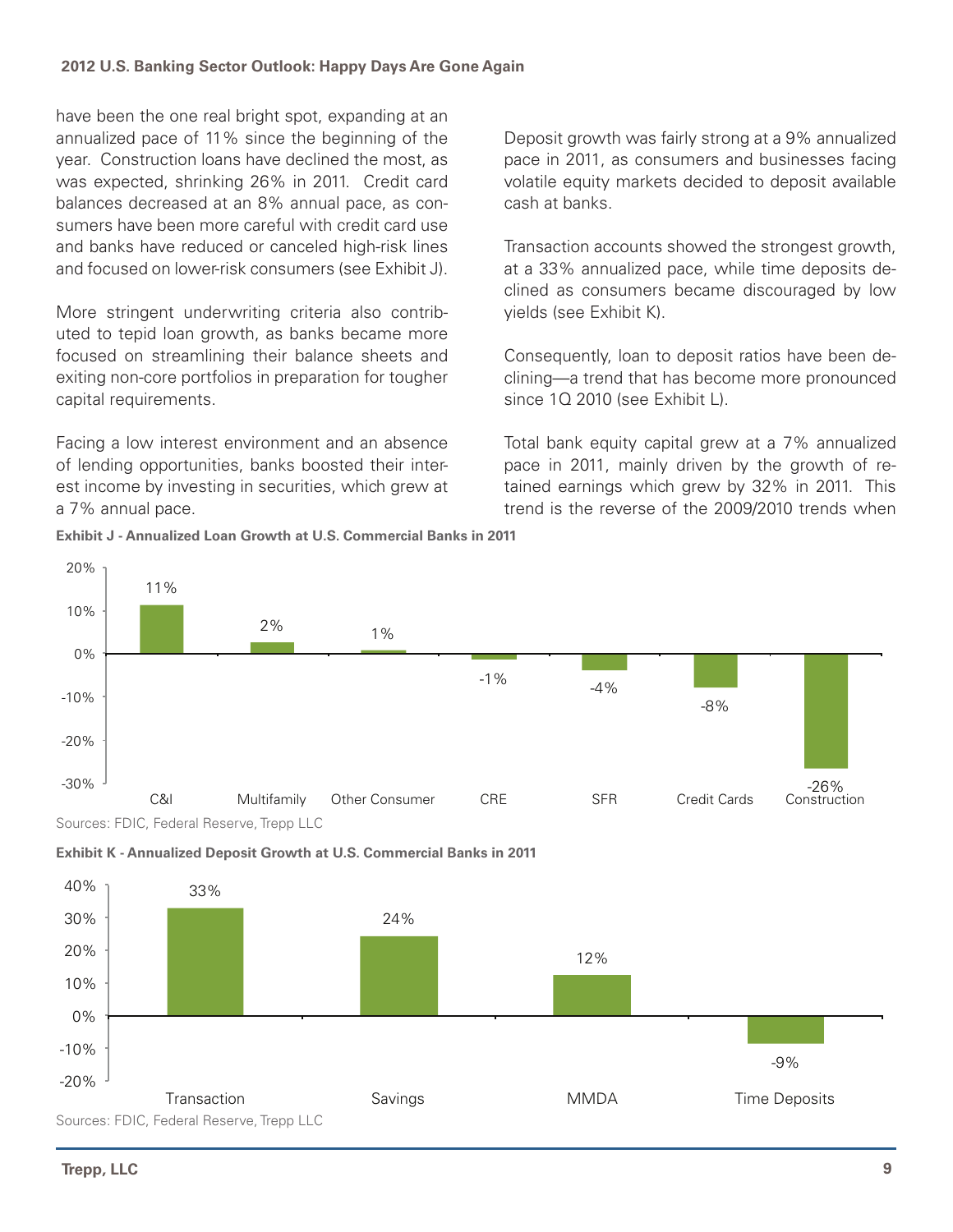#### **2012 U.S. Banking Sector Outlook: Happy Days Are Gone Again**



#### **Exhibit L - Loans to Deposit Ratios at U.S. Commerical Banks**

Source: FDIC, Trepp LLC

banks were forced to aggressively pursue external capital raising to strengthen their balance sheets and/or exit TARP.

#### **2012 Looks to be More of the Same**

We expect 2012 to reflect a continuation of 2011 trends given the outlook for interest rates, housing market and unemployment. Banks will once again seek to strengthen their balance sheets and capital ratios through the disposition of nonperforming assets and other non-core portfolios.

We expect loan growth to be challenging in 2012 due to low demand, elevated charge-offs, runoff of distressed assets and the disposition of non-core portfolios through loan sales.

Deposit growth will most likely approximate 2011's pattern as consumers lack other investment opportunities and remain wary of volatile equity markets and more risk averse due to the debt crisis in Europe and other global risks.

#### **The Bottom Line**

Low demand, elevated charge-offs, runoff of distressed assets and exits of non-core portfolios through loan sales will again put pressure on banks' loan growth in 2012. Deposit growth will be relatively strong given the absence of other attractive low-risk investment opportunities and volatile equity markets.

# **European ExposureS – Meaningful, But Not Life-Threatening**

U.S. capital markets and bank shares in particular have experienced heightened volatility stemming from the European sovereign debt crisis. Concerns over banks' exposure to potentially insolvent debt from the most troubled countries in the European Union have been a consistent worry for investors, with headlines from Europe seen as a major driver of stock market movements.

While the initial focus was only on the five most troubled nations (Greece, Ireland, Italy, Portugal and Spain—the "GIIPS"), in recent months these concerns have expanded to all of Europe. Markets have been buffeted in recent months by unprecedented moves to address the sovereign debt crisis.

- In October, a tentative agreement to restore confidence in the European banking system was reached. The plan called for the strengthening of banks' capital positions, a larger European stability fund, and 50% voluntary haircuts on Greek debt. As of our publication date, challenges remained in getting all the member countries to agree upon the actual steps needed to implement the plan.
- At the end of November, the Federal Reserve and other major central banks took coordinated action to provide liquidity to financial markets by increasing the availability of dollars outside the U.S.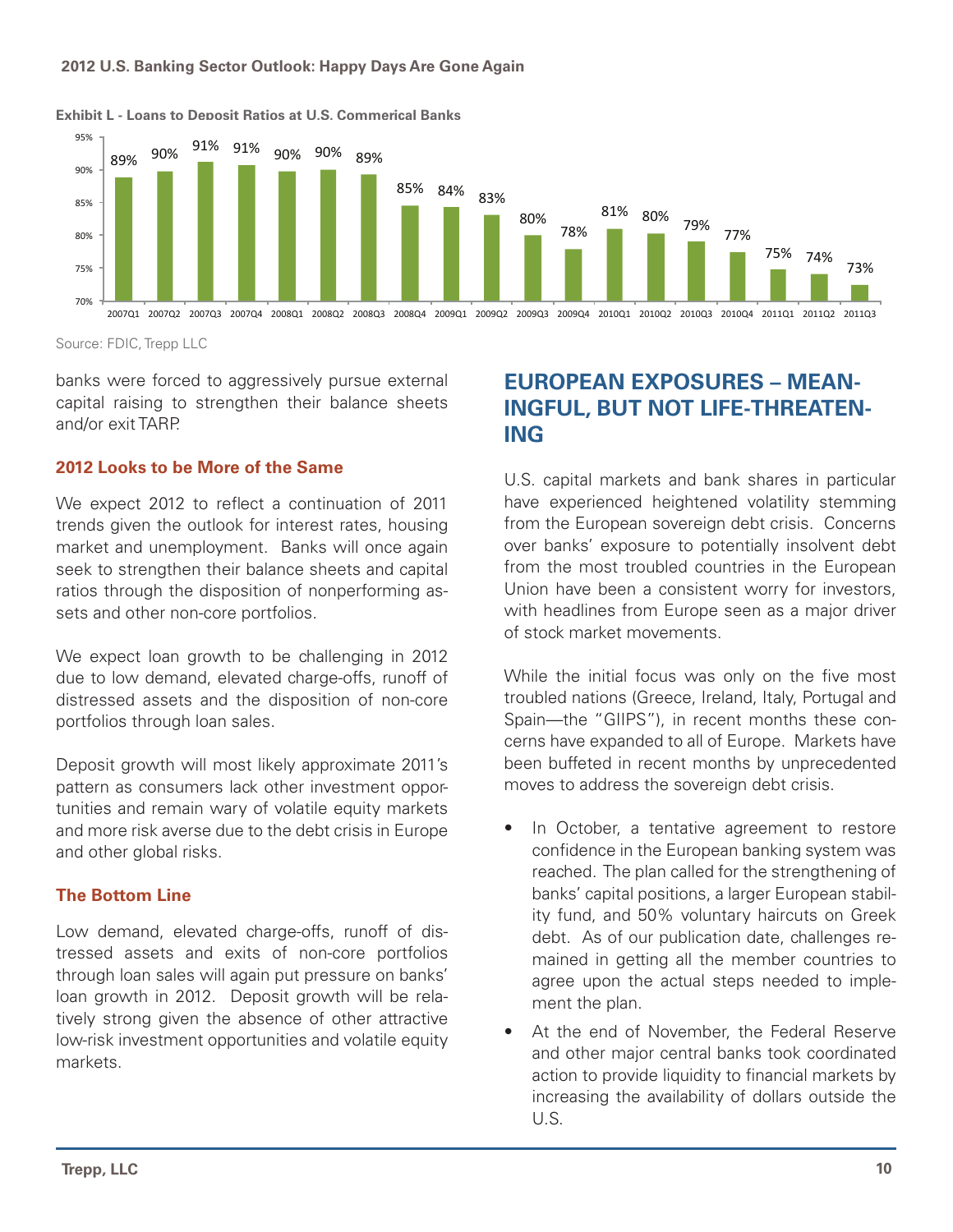• In early December, Euro Zone members agreed to sign an intergovernmental treaty. This treaty requires stricter social and financial discipline in future budgets and is seen as addressing a major shortcoming in the European Monetary Union.

Despite these efforts to improve confidence, liquidity in the global money market has remained impaired over the last several months of 2011. The stress in the interbank market has been increasing as the widening of government yield spreads is affecting banks' ability to access the interbank market.

Unable to access wholesale funding markets, banks in Europe have become more reliant on borrowing from the European Central Bank as a lender of last resort. At the same time, banks have been reluctant to lend to other banks while also parking their overnight deposits with the European Central Bank, which reached a high of \$457 billion (€346 billion) on December 9, 2011.

## **European Banks**

In order to establish banks' capital needs and restore confidence in the European banking sector, the European Banking Authority (EBA) published the results of bank stress testing for sovereign debt exposures on December 8, 2011. The results require European banks to raise \$153 billion (€115 billion) in additional capital by June 2012 to absorb potential losses on European sovereign debt. This capital can be raised by selling assets, retaining earnings, or issuing shares, among other means (see Exhibit M).

## **U.S. Banks**

The largest U.S. commercial banks appear to have manageable exposure to Europe, both directly and indirectly. Of the major U.S. banks, Citigroup has the largest direct exposure to the "GIIPS" countries, with \$25.6 billion of gross exposure and \$16.2 billion of net exposure (see Exhibit N). JP Morgan Chase is second, with \$20.3 billion of gross exposure and \$15.1 billion of net exposure. Most of the banks have hedged their exposures to reduce their net exposure.

These exposures, while large in dollar amounts, are not that significant relative to the banks' balance sheets. All the "GIIPS" exposures are less than 1% of the banks' total assets, and most are less than 10% of their Tier 1 capital. The ultimate cost of the European crisis is not yet known, but it appears that the losses—even in the most extreme scenario will be relatively contained for U.S. banks.

## **The Bottom Line**

While the largest U.S. commercial banks have meaningful direct exposure to Europe, the potential costs to banks as a result of the European sovereign debt crisis are relatively small in comparison to banks' total assets and should prove manageable. Indirect impacts—from a prolonged crisis and additional increases in counterparty risk—could have negative consequences on all U.S. banks, resulting from higher global spreads, higher risk aversion, foreign exchange volatility and reduced capital markets activity.



**Exhibit M - EBA Bank Recapitalization Needs By Country (millions Euro)**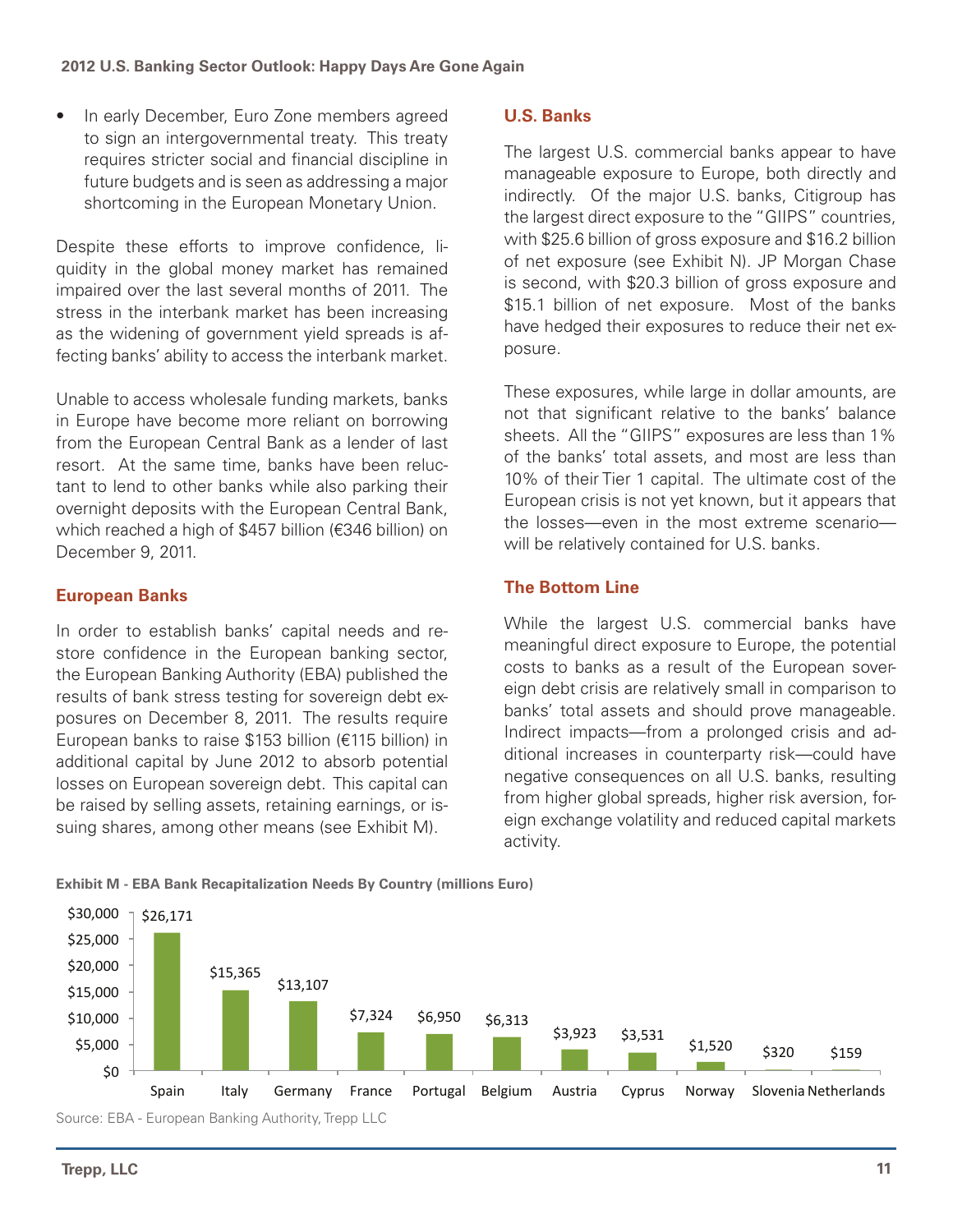**Exibit N - Banks Exposure to GIIPS Countries**

|                                      | <b>BAC</b> | C        | <b>JPM</b>               | <b>WFC</b>               | GS       | <b>MS</b> |
|--------------------------------------|------------|----------|--------------------------|--------------------------|----------|-----------|
| <b>Net Exposure</b>                  | \$13.00    | \$16.20  | \$15.10                  | \$3.10                   | \$2.50   | \$4.30    |
| Sovereign                            | \$0.40     | \$1.90   | $\overline{\phantom{a}}$ | $\overline{\phantom{0}}$ |          |           |
| <b>Hedges</b>                        | \$1.70     | \$9.40   | \$5.20                   | $\overline{\phantom{a}}$ | \$1.70   | \$3.60    |
| <b>Gross Exposure</b>                | \$14.60    | \$25.60  | \$20.30                  | \$3.10                   | \$4.20   | \$7.90    |
| <b>Net Exposure / Total Assets</b>   | 0.60%      | $0.80\%$ | $0.70\%$                 | $0.20\%$                 | $0.30\%$ | $0.50\%$  |
| <b>Net Exposure / Tier 1 Capital</b> | 8.30%      | 12.20%   | 10.20%                   | 2.80%                    | $3.90\%$ | 8.20%     |

Sources: Company Reports, Trepp LLC

# **Commercial Real Estate (CRE) – Long Roadto Recovery**

Bank commercial real estate (CRE) loans experienced a halting recovery in 2011. Delinquency rates for each of the major CRE components—construction loans, commercial mortgages and multifamily mortgages—declined for the year (despite an uptick in the second quarter). However, delinquency rates will stay at "distressed" levels, and charge-offs will once again drain banks' loss reserves during 2012.

Outstanding loan balances have contracted as banks have sought to trim exposure to CRE. This contraction has reduced liquidity in the commercial real estate market, complicating the outlook for improved conditions.

Trends by CRE loan type have been mixed:

- Construction and land loan delinguency rates have fallen to 16.3%—from a peak of 19.6% in 1Q 2010 —as banks have worked through their problem loan portfolios, taking losses and shedding \$38 billion in nonperforming construction and land loans since 4Q 2009. Nevertheless, liquidity has been constrained, with outstanding loans contracting by 60% since peaking in 1Q 2008.
- Multifamily mortgage delinguency rates have fallen to 3.6%, as liquidity in this segment improves and fundamental market conditions (rents and occupancy rates) have strengthened. The multifamily segment is the best performing

property type within the commercial real estate market, with corresponding strong investment demand and property prices.

Delinquency rates in the large commercial mortgage (nonresidential) segment have improved less markedly than those of construction and multifamily loans, falling to 4.9%, down 80 basis points from the peak in 1Q 2010. The slow improvement is being driven by stabilization in major property type fundamentals and ongoing efforts to get borrowers to pay down loan balances. However, loan paydowns are being hampered by low property values and impaired liquidity.





Source: Trepp LLC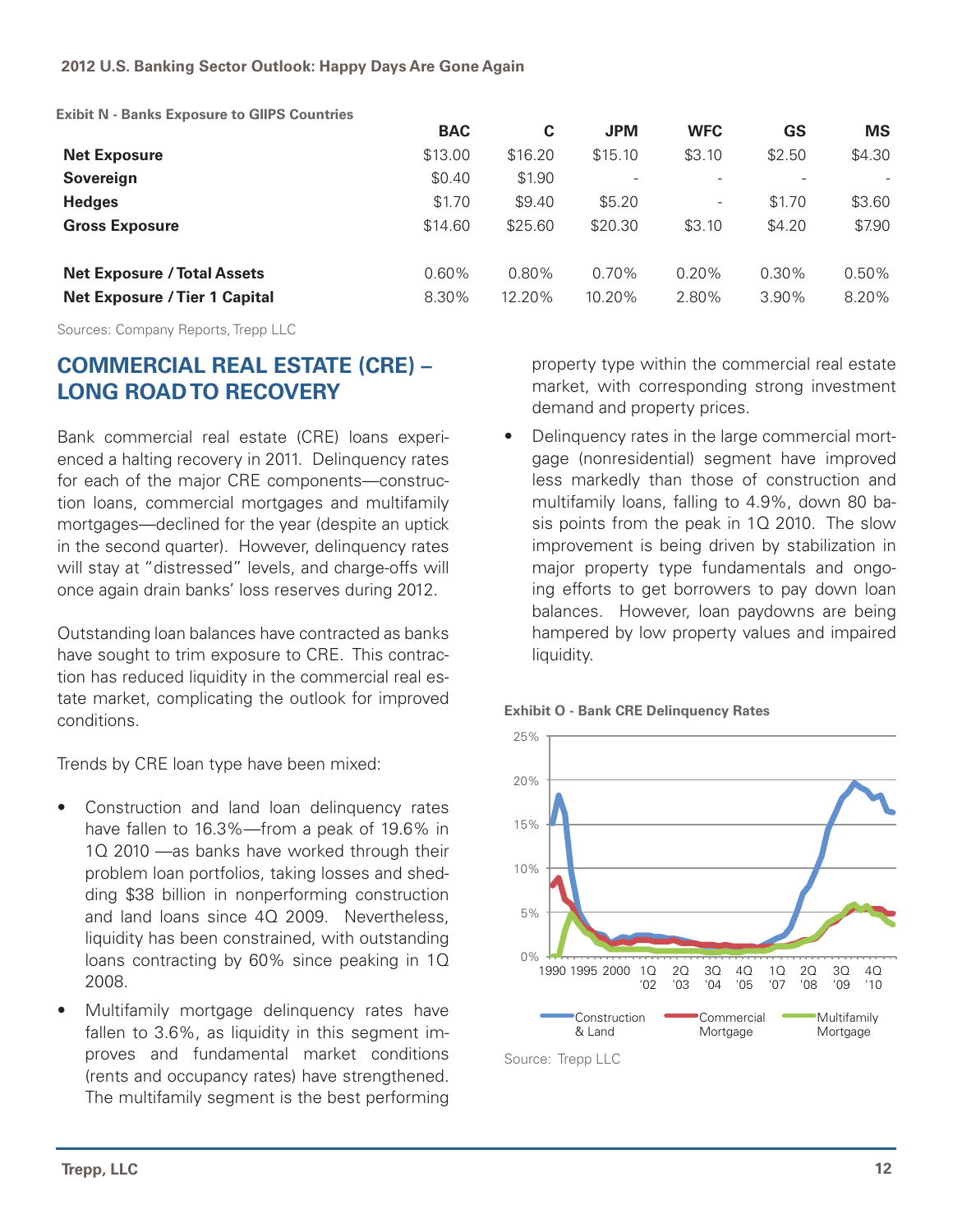# **CRE Charge-Offs**

The improvement in delinquency rates has come at a cost. Banks charged off \$22.2 billion of CRE loan losses in 2011, resulting in a cumulative \$122.5 billion in charge-offs from 2007 to 2011. CRE losses have accounted for a little under 20% of charge-offs for all banks over the last four years, but make up more than half of charge-offs for community banks in the \$100 million to \$10 billion asset size range.

Construction and land loans have accounted for about two-thirds of CRE losses, with commercial mortgages accounting for the other third. Loss severity for construction loans has been approximately double that of commercial mortgages, underscoring the risks in that segment of the market.

Losses will pile up again in 2012. We estimate that banks are about 60% to 70% of the way through their CRE loss recognition, with another \$40 billion to \$80 billion in losses to be written off going forward.

# **Liquidity and CRE Debt Maturities**

Maturing debt will put pressure on the commercial real estate market. A wave of maturing CRE debt has hit the market in the wake of the investment and debt boom from the last decade. We estimate that nearly \$350 billion of CRE debt matured in 2011, and another \$360 billion and \$370 billion will mature in 2012 and 2013, respectively (see Exhibit P). Bank loan maturities will peak in 2013—owing to the typical three to seven year term for bank debt and then decline, while CMBS' share of maturities will increase in 2015 through 2017, as ten-year loans from the boom years of 2005 to 2007 mature.

When the CMBS and bank lending markets dried up in 2008, liquidity was severely impacted. We estimate that there has been a lending "shortfall" of more than \$400 billion during 2009 to 2011. Of the loans that came due during that time, many have been extended (frequently dubbed "extend and pretend"). Meanwhile, some have been paid down (in cases where the borrower had additional resources

**Exhibit P - Commerical Real Estate Debt Maturities**



Source: Federal Reserve, Trepp LLC

to draw upon) while a smaller amount has been restructured or charged-off.

Lower valuations and reduced liquidity still plague the CRE market, posing risks to future loan performance and complicating banks' efforts to trim CRE exposures. Liquidity in the CRE market is still impaired, as the nascent CMBS recovery in the first half of 2011 has since stalled.

Under a best case scenario, the CMBS market would continue to heal, spreads would fall as various desks compete for loans, and the velocity of lending would rise. Banks would benefit either by seeing some of their marginal loans get taken out or by being able to mark their performing loans at better spreads.

While this seemed a plausible possibility in early 2011, it seems much more remote at this point. In the near term, little evidence exists that the securitization market will provide any "comfort" for banks in 2012, as issuance is not expected to pick up in the first half of the new year.

Only adding to the woes of the market was evidence late in the year that a second safety valve insurance company lending—also started to retreat. While that segment of the market was active in lending in the middle of the year, there was evidence of a pullback late in 2011.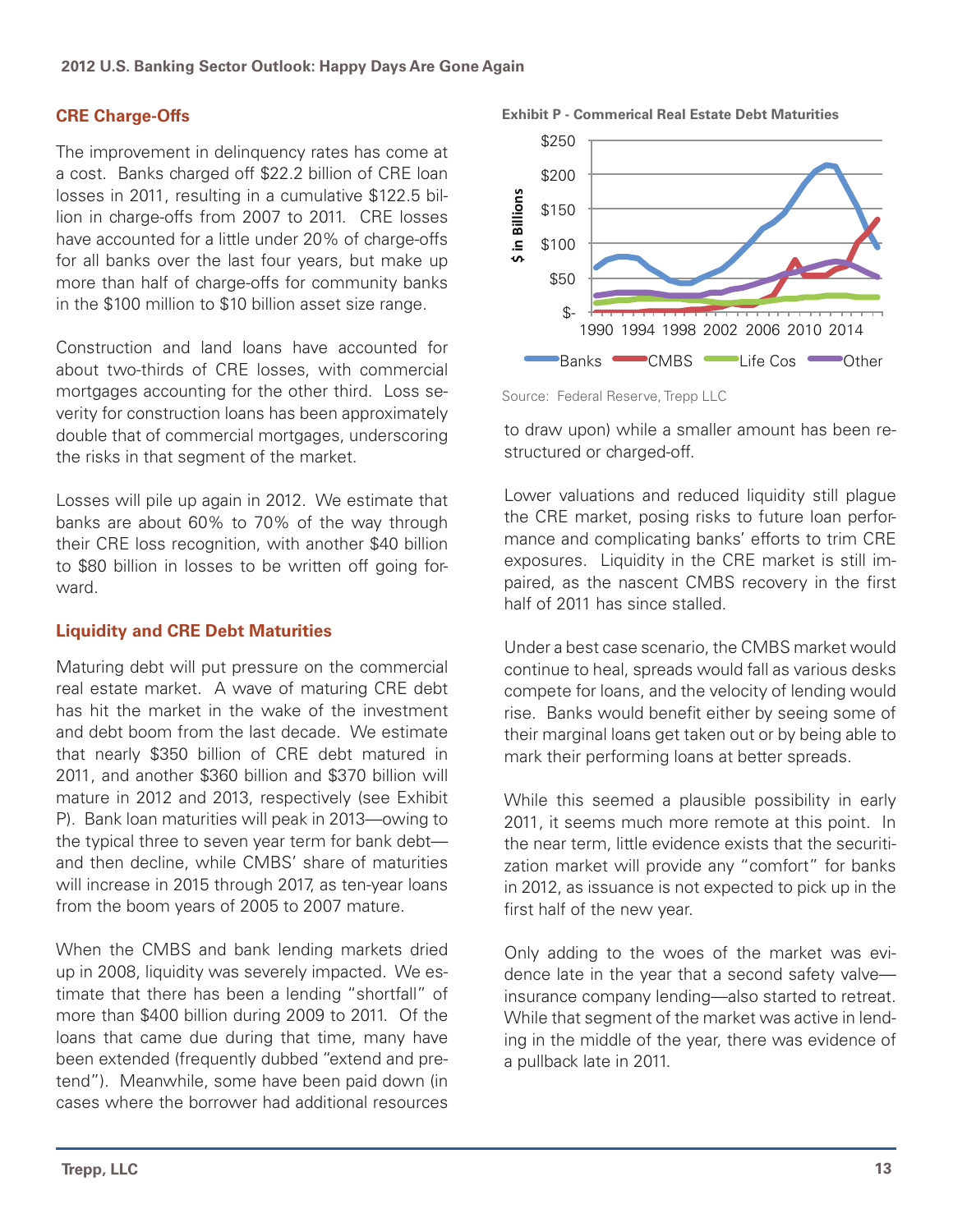One trend that banks will want to keep a keen eye on is the possibility of a "distressed asset" CMBS program emerging in 2012. As of late 2011, a few rumors were circulating that some banks were preparing to sell off their non-performers via securitization.

The early deals of this ilk will likely be limited to the largest banks in the U.S. that can achieve scale. However, if these deals provide strong execution for the sellers, opportunities may arise for smaller institutions to join the party.

Lastly, our expectations indicate that delinquency levels in the securitized space will worsen as the first wave of loans that were originated in 2006 and 2007—those made at the height of the commercial real estate bubble—reach their maturity dates in 2012.

To the extent that headline numbers spook traders and investors, the data could push spreads higher in 2012. Should the delinquencies move into double digits, a psychological reaction could also undermine the market and further reduce CRE liquidity.

# **The Bottom Line**

Banks' commercial real estate loan performance will show incremental improvement during 2012. Relatively tight lending conditions and still high delinquency rates will constrain liquidity and prevent a substantial recovery for several years. Charge-offs will persist as banks shed more problem assets in 2012.

# **Regulatory Environment—Life for Banks Gets More Complicated**

## **Legislation Makes Bankers' Lives Difficult in 2011**

While bank issues are gradually shifting from credit concerns to future revenue prospects, the current and prospective regulatory environment is one of the main factors affecting banks' profitability and capital management decisions. It is also one of the major hot buttons for the industry, as many proposed regulations could materially reduce banks' profitability and force them to meaningfully change their business models.

Banks faced a number of headwinds on a regulatory front in 2011:

- The Dodd-Frank financial overhaul legislation
- The Durbin Amendment, which was put into full effect in October 2011
- The Consumer Financial Protection Bureau (CFPB)
- The Volcker Rule (ban on proprietary trading), to be implemented July 2012
- State Attorney General settlements regarding mortgage practices
- Higher FDIC premiums in 2Q 2011
- Evolving Basel III requirements, including capital rules for large financial institutions

As a result of these new regulations and other legal challenges, related mainly to banks' residential mortgage practices, banks have experienced elevated legal and compliance expenses. This has manifested itself in increased headcount, greater investment in information technology systems development for risk management, and higher costs for aggregate centralized data processing.

## **Enforcement Actions**

The number of new enforcement actions gradually declined throughout 2011. At the same time, ter-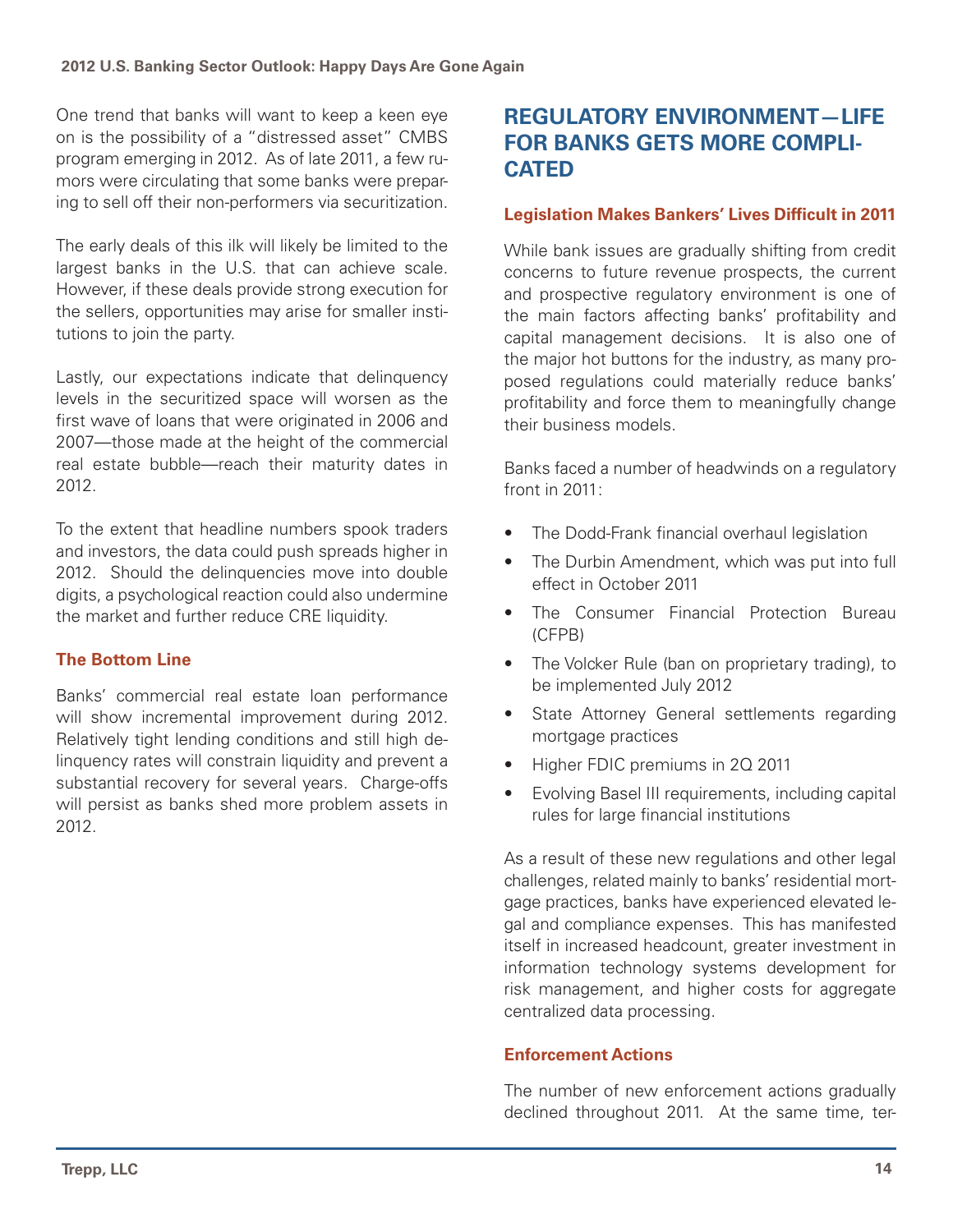

**Exibit Q - Safety and Soundness Enforcement Actions**



minations of previously issued enforcement actions have increased, reflecting some improvements in bank distress (see Page 17: Bank Distress). We expect to see a steady number of enforcement terminations in 2012 with the number of actions being similar to those of 2011.

# **Cost of Compliance**

Despite banks' aggressive efforts to keep non-interest expenses under control, the aggregate U.S. commercial banking industry efficiency ratio increased to about 62% in 2011, driven by higher costs related to mortgage workout efforts and litigation pressures (see Exhibit R). We expect this trend to continue throughout 2012.

Given their size and complexity, the largest U.S. banks had the greatest number of regulatory challenges driving their legal and compliance expenses higher.

In addition, banks with large REO portfolios may experience a meaningful increase in expenses in relation to their loan loss mitigation efforts. Any foreclosure delays or procedural mistakes could result in additional fees and assessments from the GSEs. Moreover, mortgage put-back activity will continue on banks' legacy mortgage portfolios, and banks may need to allocate money for potential monetary settlements that result from their discussions with state Attorneys General over questionable foreclosure practices.

## **Basel III**

Developed in response to the global financial crisis, the new Basel III global regulatory standard will go much further than Basel II and will have significant impacts on the world's largest banks. Meant to strengthen banks' capital adequacy and liquidity by imposing more stringent regulatory compliance ratios, it is primarily seen as a means of reducing banks' potential risk exposure, while also having the effect of reducing banks' profitability due to lower leverage.



**Exhibit R - Efficiency Ratio**

Source: FDIC, Trepp LLC

The new Basel III minimum requirements will be gradually phased in from 2013 through 2019, to give the largest banks enough time to optimize their balance sheets regarding minimum capital ratios and liquidity ratios.

The latest Basel III proposal has Tier 1 Common minimum capital requirements of 3.5% starting in 2013, which will rise by 50 basis points annually, to reach 4.50% in 2015 (up from 2% in Basel II). The required Tier 1 capital will be at 6% in 2015 (up from 4% in Basel II).

Two more capital buffers will be phased in beginning January 2016. The capital conservation buffer will add 2.5% to capital minimums over the next four years, bringing the total capital requirement to 7% in 2019. The second buffer, affecting systemically important financial institutions, has not been final-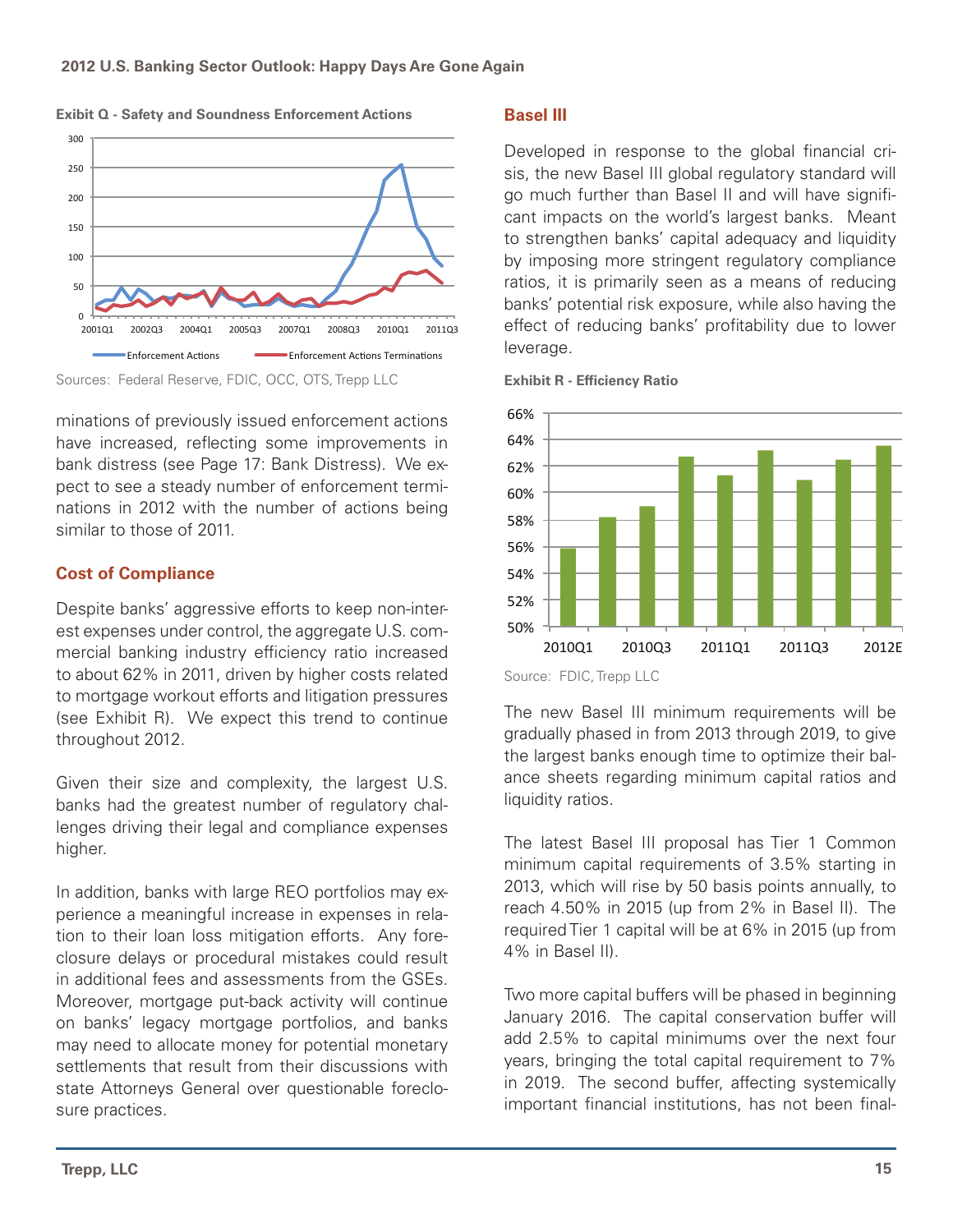

**Exhibit S - Basel III - New Capital Requirements**

Source: Bank for International Settlements, Trepp LLC

ized yet, but the most recent proposal suggests an additional capital buffer of 2.5%, bringing the total capital requirement to 9.5% in 2019.

In addition, Basel III introduced a minimum non-risk based Tier 1 leverage ratio of 3% in 2018, as well as two liquidity ratios: liquidity coverage ratio and net stable funding ratio. Liquidity coverage ratio is the requirement for a bank to hold enough liquid assets to cover its total net cash flows over 30 days, while net stable funding ratio is the requirement for the available amount of stable funding to exceed the required amount of stable funding over a one-year period.

With a European liquidity crisis under way, it remains to be seen in what form these ratios will appear under Basel III as they may also offer incentives to banks to hoard cash and buy securities, rather than lend. Plus, banks may face difficulties in raising enough capital to comply with the new capital ratio standards.

## **Dodd-Frank**

U.S. regulators are also required, under Dodd-Frank, to impose stricter regulations on the largest U.S. banks posing the highest systemic risk. Given that the U.S. banking industry has become more concentrated in the last three years, with the top 10 banks controlling roughly 65% of banking industry assets, many regulators have called for additional capital buffers and surcharges to avoid or offset potential too-big-to-fail costs.

While the Dodd-Frank bill defines a systemically important financial institution as one with \$50 billion or more in assets, it remains to be seen exactly how the size of the additional capital buffer will be determined, and whether other factors, such as complexity, will be considered. We believe it is likely that the additional capital buffer will be tiered among banks depending on numerous bank specific factors aside from the asset size.

## **Going into 2012**

While it seems that the regulators will give banks plenty of time to transition to the Basel III standard, discussions about the magnitude of the capital buffers imposed on the largest financial institutions to capture the "systemic costs" of their potential default have had a significant impact on banks' capital decisions and valuations in 2011.

We expect that most of the banks affected would be willing to act fairly quickly, provided that they are in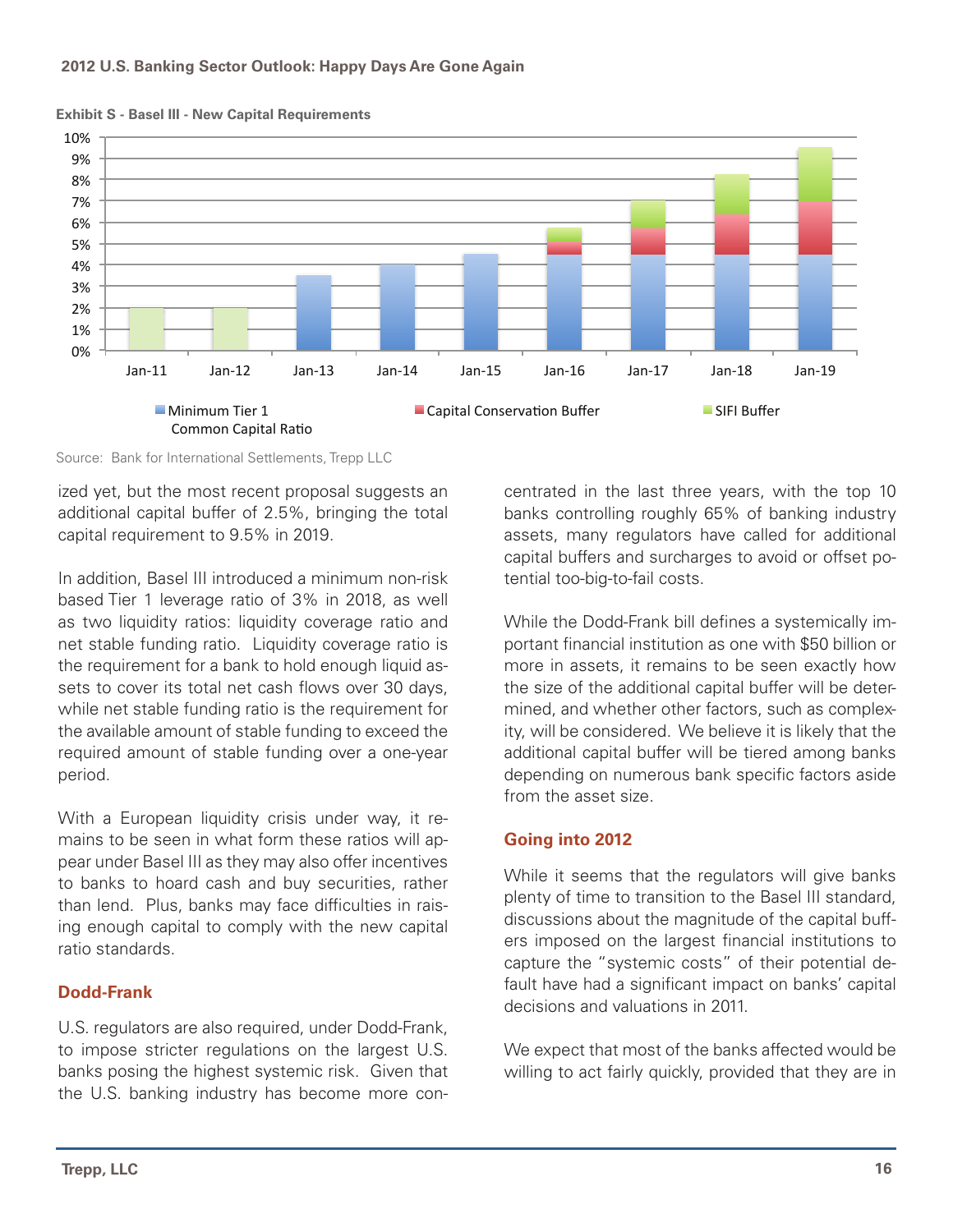a position to do so, which could lead to faster-thanexpected capital building through the runoff of riskweighted assets, recapture of disallowed deferred tax assets, and sales of minority interest stakes.

Additional regulations have made life more difficult for banks in 2011, and 2012 is shaping up to be no different. On a positive note, banks have had enough time to analyze these new challenges and therefore are proactively developing strategies to align their business models for a new "normal" in the regulatory environment.

We expect 2012 to reflect a continuation of elevated litigation, regulatory, compliance and mortgage workout expenses for banks. Despite a long implementation period for Basel III, banks have already been building capital toward future minimum capital requirements. Early and continuous focus on compliance with Basel III standards could prove beneficial for banks and we expect these trends to continue, particularly among the largest banks.

# **The Bottom Line**

The regulatory environment has become more difficult and costly for banks, impacting banks of all sizes. Higher capital requirements and increased costs associated with regulatory compliance will once again provide a drag on bank profitability. Basel III and Dodd-Frank implementation will have extra impacts on large banks, with \$50 billion or more in assets. The potential positive in all this is that banks are already aware of these implications and have had time to adjust and adapt their business models accordingly.

# **Bank Distress—U.S. Bank Failures—Not Over Yet**

The pace of bank failures slowed in 2011, falling to 92 for the year, as compared with 157 in 2010 and 140 in 2009 (see Exhibit T). The worst part of the distress cycle appears to have passed, though it is by no means over, and risks abound.

Banks have tapped capital markets to boost their equity cushions over the last two years, but economic and capital markets conditions will be paramount to determining the volume and pace of bank failures.

Despite these positives, there are more than 200 banks at a high risk of failure, according to Trepp's Bank Navigator<sup>™</sup>. These banks are under particular pressure to raise capital and shed problem assets. Some will succeed, but many will not, leading us to believe that failures will remain a feature of the bank landscape in 2012 and beyond.







## **Geographic Distribution**

In 2011, failures occurred in 28 states, down from 32 states in 2010. Georgia, Florida and Illinois were in the "top 3" for failures during 2011, as they have been throughout the current failure cycle, which we date from the September 2007 failure of NetBank in Georgia.

• Georgia ranked first for failures, with 23 failures in 2011, up from 21 in 2010 (see Exhibit U). Georgia also has the greatest potential for fu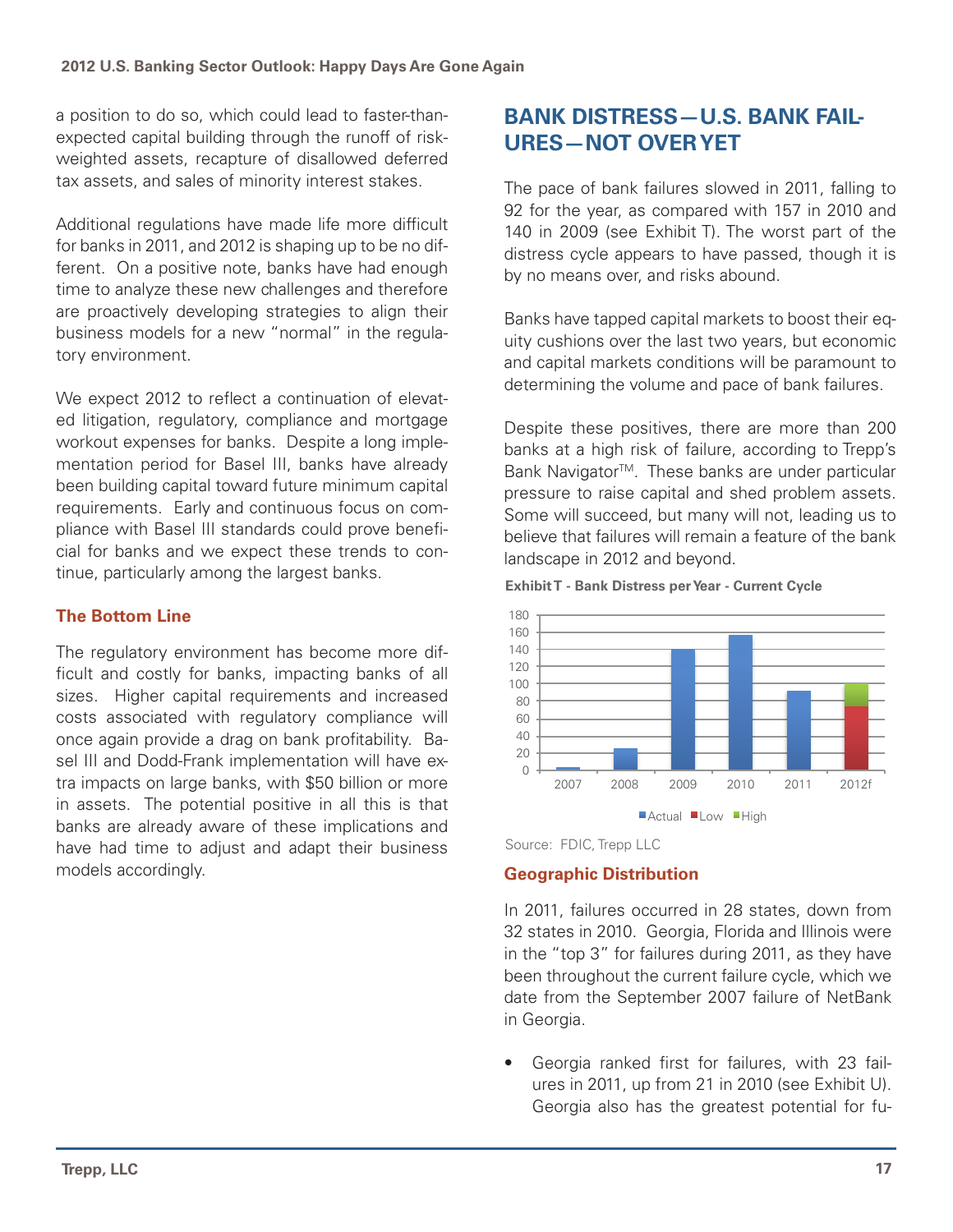ture failures—44 banks in Georgia are currently at high risk of failure, according to Trepp's Bank Navigator<sup>™</sup>.

- • Florida ranked second, with 13 failures in 2011, down from 29 in 2010. Florida also ranks second in our outlook for future failures—currently 36 Florida banks are at a high risk of failure, according to Trepp's Bank Navigator<sup>™</sup>.
- Illinois ranked third, with nine failures in 2011, as compared to 15 in 2010. Risk remains high, with 26 Illinois banks still at high risk of failure.
- Colorado (six failures in 2011) and North Carolina (two failures in 2011) both experienced increases during 2011, after no failures in 2010. The cycle may have already run its course in Colorado, with only four banks remaining at high risk of failure. North Carolina, however, still has potential for several more failures, with 14 banks at high risk of failure.

Our forecasts underscore the importance of future economic conditions in determining bank performance and the number and cost of future failures. Trepp's Bank Navigator™ forecasts income and capitalization impacts for all insured banks across four scenarios, ranging from Deep Recession to Strong Growth.

- In a Deep Recession, the number of failing banks through 2013 would swell to approximately 430, roughly doubling the 414 banks that have failed in the current cycle, which began in September 2007.
- Even in a Moderate Recession, the number of failing banks through 2013 would increase to more than 300. With approximately 230 banks currently at high risk of failure, a modest economic downturn (a "slight" double-dip) would



**Exhibit U - Bank Failures ( Top States )**

Source: FDIC, Trepp LLC

# **Outlook—Number and Cost of Failures**

Economic growth and capital market conditions will be key to the outlook for the number and pace of future bank failures. If economic growth resumes and banks are able to tap capital markets for fresh equity capital, it is reasonable to assume that the pace of failures will decline. Indeed, the FDIC's Problem Bank List has contracted for two consecutive quarters, and the FDIC will be downsizing its staff devoted to failed bank resolution.

push these banks over the edge.

- Conversely, even a Moderate Growth scenario would have positive implications for banks, reducing the number of failed banks through 2013 to approximately 150.
- In our Strong Growth scenario, the number of failures would be cut further, to approximately 100 banks through 2013.

The expected costs of failures (the impact on the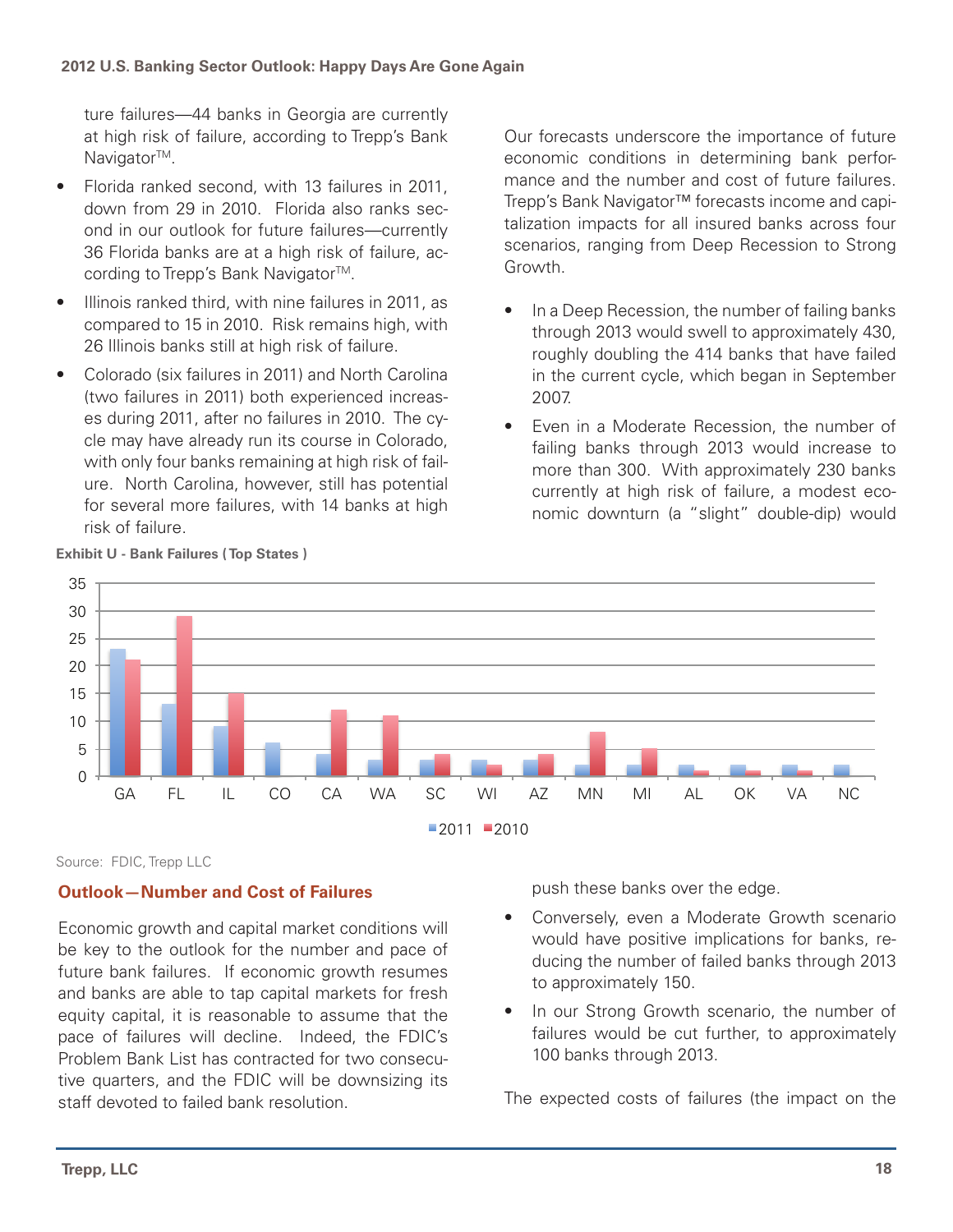#### **2012 U.S. Banking Sector Outlook: Happy Days Are Gone Again**

FDIC's Deposit Insurance Fund) range widely across our economic scenarios.

- At the lowest end, in a Strong Growth scenario, expected costs could be as low as \$5 billion to \$8 billion (see Exhibit V).
- Costs would rise somewhat in the Moderate Growth scenario, to the \$9 billion to \$13 billion range.
- In the Moderate Recession scenario, the higher number of failures would push failure cost estimates up to \$19 billion to \$30 billion.
- Failure costs would roughly double in the Deep Recession scenario—as compared to the Moderate Recession scenario—to \$40 billion to \$60 billion, as a higher number of larger banks would fail.
- The FDIC's own recent estimate of future failure costs is \$19 billion for the 2011 to 2015 period, which would appear to be somewhere between our Moderate Recession and Moderate Growth scenarios.

#### **Exhibit V - Economic Growth Implications - Bank Failure Results**

#### **Two- Year Failure Projections (through 2013)**

|                  |                                     | <b>Expected Cost of</b><br><b>Failures ( \$ Billion )</b> |             |  |
|------------------|-------------------------------------|-----------------------------------------------------------|-------------|--|
| <b>Scenario</b>  | <b>Estimated</b><br><b>Failures</b> | Low                                                       | <b>High</b> |  |
| Deep             |                                     |                                                           |             |  |
| Recession        | 431                                 | \$39.40                                                   | \$59.10     |  |
| Moderate         |                                     |                                                           |             |  |
| Recession        | 311                                 | \$19.50                                                   | \$29.30     |  |
| Moderate         |                                     |                                                           |             |  |
| Growth           | 157                                 | \$8.60                                                    | \$12.90     |  |
| Strong<br>Growth | 107                                 | \$5.60                                                    | \$8.40      |  |

Source: Trepp Bank Navigator™

## **The Bottom Line**

Bank failures will persist in 2012 and will likely extend further into 2013. Failures will occur at a slower pace than in 2011, but will be stretched further into the future. Stable economic conditions will be key to the outlook for a reduced pace of bank closures. If the economy falls back into recession, the number and cost of failures will increase.